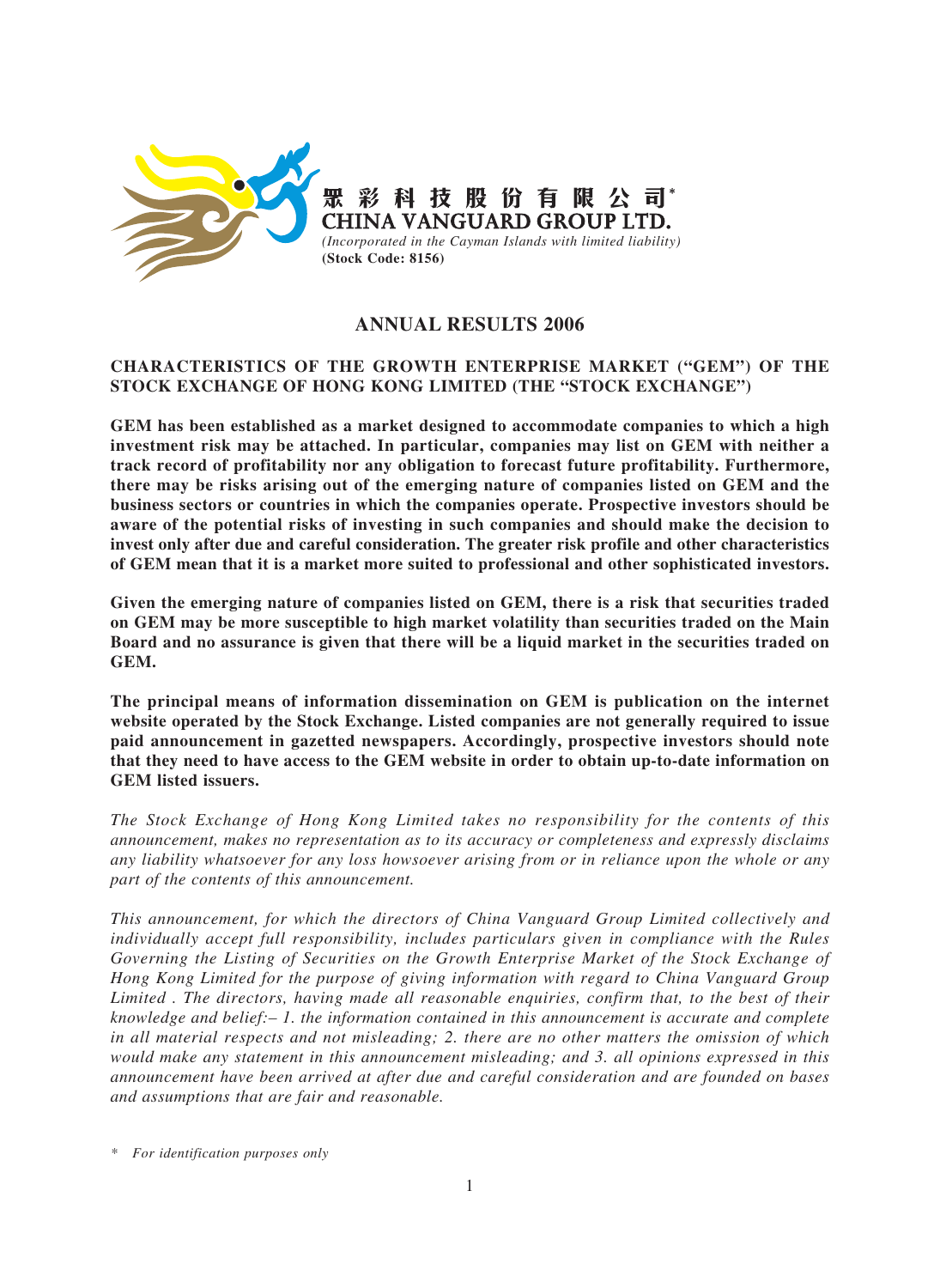The Board of Directors (the "Board") of China Vanguard Group Limited (the "Company") is pleased to present the audited consolidated results of the Company and its subsidiaries (together the "Group") for the year ended 30 June 2006, together with comparative figures for the previous year as follows:

### **CONSOLIDATED INCOME STATEMENT**

*For the year ended 30 June 2006*

|                                                 | <b>Notes</b>   | 2006<br><b>HK\$'000</b> | 2005<br>HK\$'000 |
|-------------------------------------------------|----------------|-------------------------|------------------|
|                                                 |                |                         |                  |
| Revenue                                         | $\mathfrak{Z}$ | 81,608                  | 189,131          |
| Cost of sales                                   |                | (55, 284)               | (142, 875)       |
| Gross profit                                    |                | 26,324                  | 46,256           |
| Other revenue                                   | $\mathfrak{Z}$ | 34,282                  | 5,112            |
| Selling and distribution costs                  |                | (3,718)                 | (12, 747)        |
| Administrative expenses                         |                | (111, 252)              | (18, 884)        |
| Gain on disposal of subsidiaries                |                |                         | 6,945            |
| Loss on disposal of an associate                |                | (13, 106)               |                  |
| Loss on disposal of a jointly controlled entity |                |                         | (2,789)          |
| Finance costs                                   | 5              | (3,005)                 | (1, 849)         |
| Share of results of associates                  |                | 18,830                  | 17,653           |
| (Loss) profit before income tax                 | 6              | (51, 645)               | 39,697           |
| Income tax expenses                             | $\overline{7}$ | (6,717)                 | (9,086)          |
| (Loss) profit for the year                      |                | (58, 362)               | 30,611           |
| Attributable to:                                |                |                         |                  |
| Equity holders of the Company                   |                | (39,908)                | 31,685           |
| Minority interests                              |                | (18, 454)               | (1,074)          |
|                                                 |                | (58, 362)               | 30,611           |
|                                                 |                |                         |                  |
| (Loss) earnings per share                       |                |                         |                  |
| <b>Basic</b>                                    | 9              | (HK7.47 cents)          | HK6.57 cents     |
| Diluted                                         | 9              | (HK7.10 cents)          | HK6.53 cents     |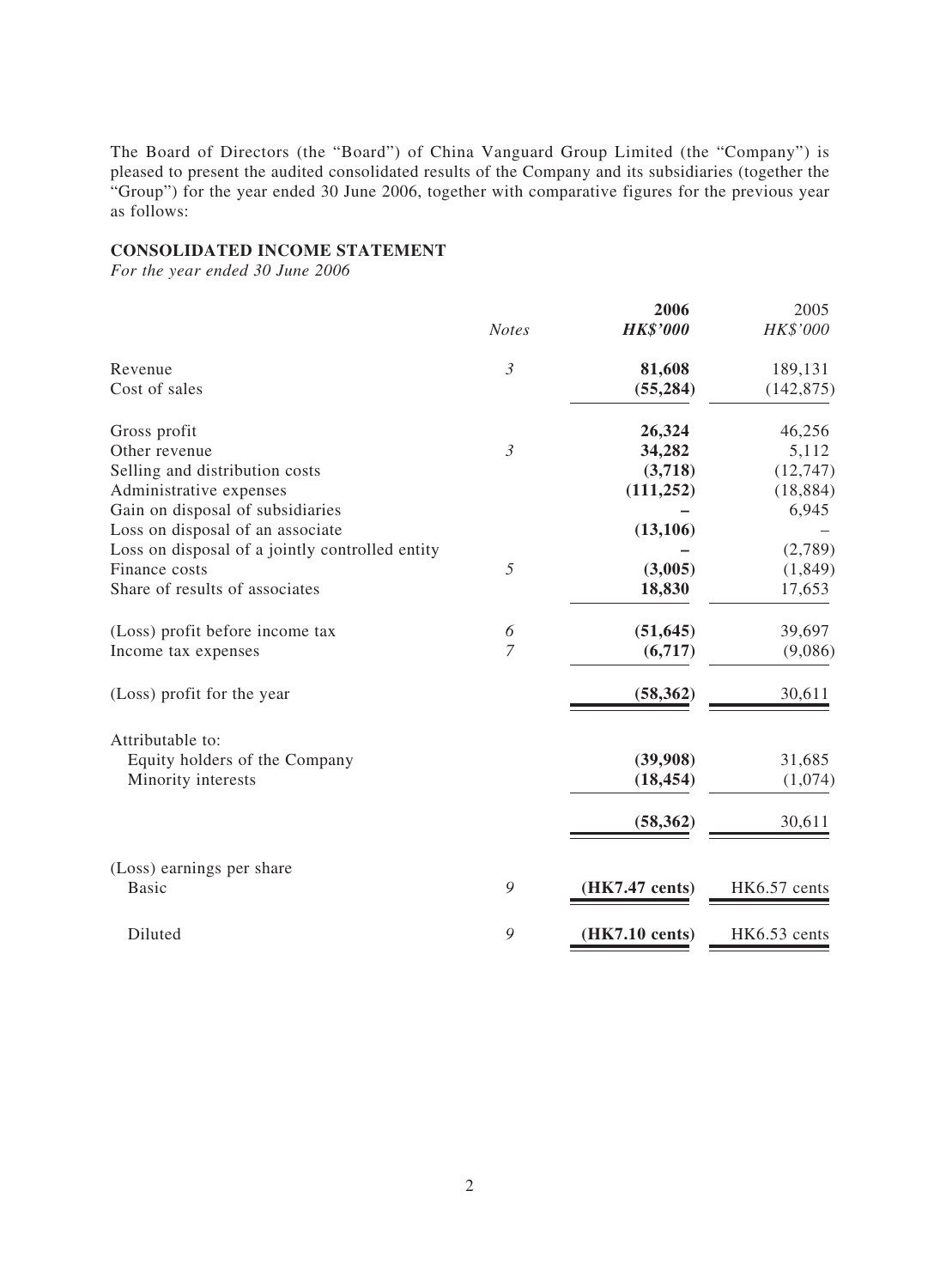# **CONSOLIDATED BALANCE SHEET**

*At 30 June 2006*

|                                                      | <b>Notes</b> | 2006<br><b>HK\$'000</b> | 2005<br>HK\$'000 |
|------------------------------------------------------|--------------|-------------------------|------------------|
| <b>Non-current assets</b>                            |              |                         |                  |
| Property, plant and equipment                        | 10           | 17,588                  | 3,329            |
| Other intangible assets                              |              | 6,586                   |                  |
| Interest in associates                               | 11           | 238                     | 31,081           |
| Goodwill                                             |              | 135,061                 | 12,230           |
| Deposits made on acquisition                         |              |                         |                  |
| of property, plant and equipment                     |              | 3,756                   | 3,779            |
|                                                      |              | 163,229                 | 50,419           |
| <b>Current assets</b>                                |              |                         |                  |
| Inventories                                          | 12           | 7,436                   | 5,738            |
| Trade and other receivables and prepayments          | 13           | 90,458                  | 24,944           |
| Pledged bank deposits                                |              | 13,308                  | 31,761           |
| Bank balances and cash                               |              | 244,983                 | 135,489          |
|                                                      |              | 356,185                 | 197,932          |
| <b>Current liabilities</b>                           |              |                         |                  |
| Trade and other payables                             | 14           | 30,459                  | 20,602           |
| Tax liabilities                                      |              | 99                      | 539              |
| Borrowings – due within one year                     | 15           | 12,505                  | 51,722           |
|                                                      |              | 43,063                  | 72,863           |
|                                                      |              |                         |                  |
| Net current assets                                   |              | 313,122                 | 125,069          |
| <b>Total assets less current liabilities</b>         |              | 476,351                 | 175,488          |
| <b>Non-current liabilities</b>                       |              |                         |                  |
| Borrowings                                           | 15           | 22,500                  | 4,717            |
| Net assets                                           |              | 453,851                 | 170,771          |
| <b>Capital and reserves</b>                          |              |                         |                  |
| Share capital                                        |              | 6,241                   | 4,821            |
| Reserves                                             |              | 391,717                 | 155,821          |
|                                                      |              |                         |                  |
| Equity attributable to equity holders of the Company |              | 397,958                 | 160,642          |
| Minority interests                                   |              | 55,893                  | 10,129           |
| Total equity                                         |              | 453,851                 | 170,771          |
|                                                      |              |                         |                  |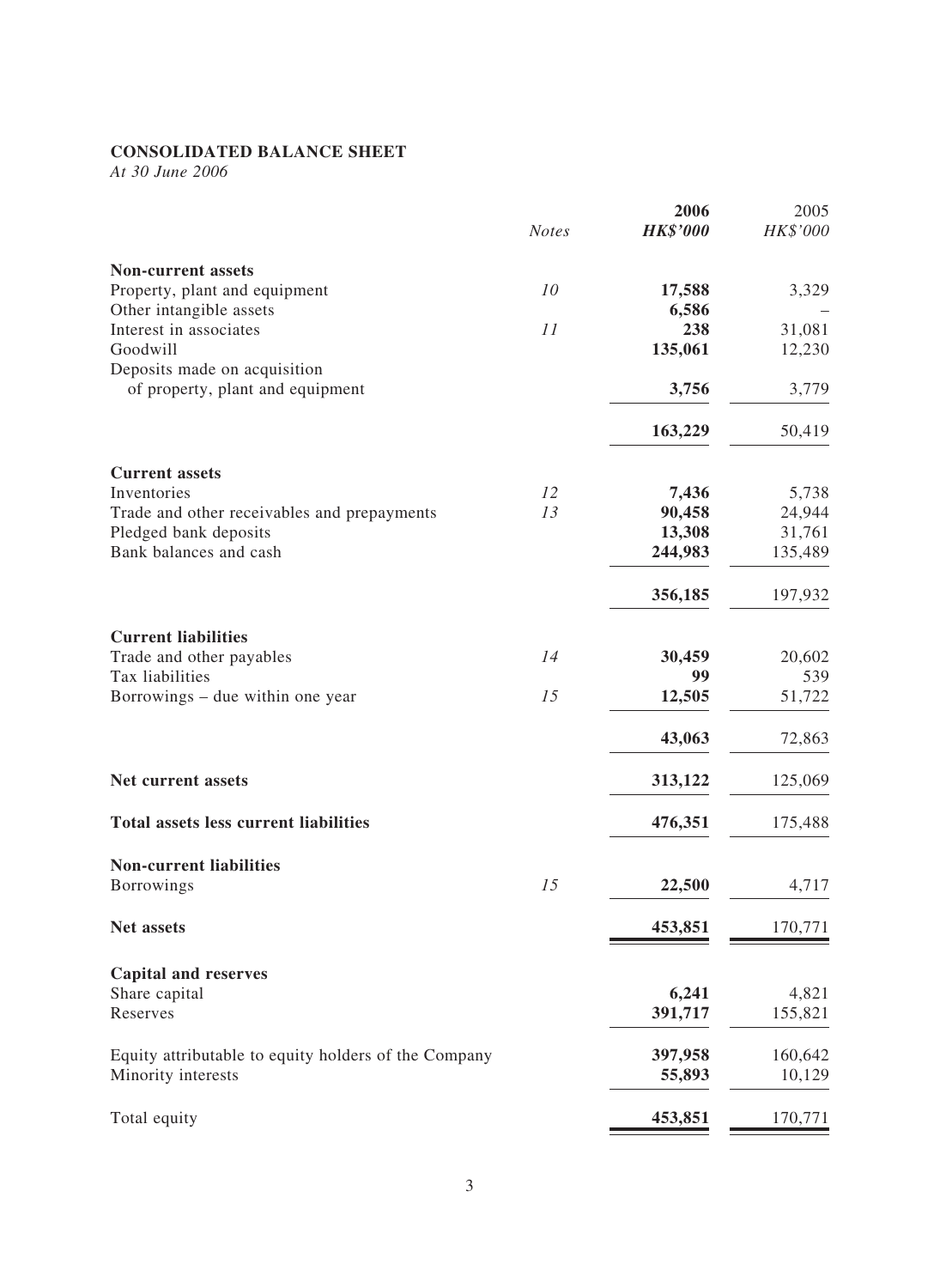# **CONSOLIDATED STATEMENT OF CHANGES IN EQUITY**

*For the year ended 30 June 2006*

|                                                                                                                                                                             |                                     |                     | Attributable to equity holders of the Company                                 |                                                  |                                           |                                       |                                 |                                          |                            |
|-----------------------------------------------------------------------------------------------------------------------------------------------------------------------------|-------------------------------------|---------------------|-------------------------------------------------------------------------------|--------------------------------------------------|-------------------------------------------|---------------------------------------|---------------------------------|------------------------------------------|----------------------------|
|                                                                                                                                                                             | <b>Share</b><br>capital<br>HK\$'000 | premium<br>HK\$'000 | <b>Employee</b><br>share-based<br>Share compensation<br>reserve<br>$HK\$'000$ | <b>Share</b><br>options<br>reserve<br>$HK\$'000$ | <b>Translation</b><br>reserve<br>HK\$'000 | <b>Special</b><br>reserve<br>HK\$'000 | Retained<br>profits<br>HK\$'000 | <b>Minority</b><br>interests<br>HK\$'000 | Total<br>$HK\$'000$        |
| At 1 July 2004,<br>as originally stated                                                                                                                                     | 4,813                               | 80,649              |                                                                               |                                                  | 15                                        | (1)                                   | 51,990                          |                                          | 137,466                    |
| Effects of changes<br>in accounting policies                                                                                                                                |                                     |                     |                                                                               |                                                  |                                           |                                       |                                 | 4,824                                    | 4,824                      |
| At 1 July 2004, as restated                                                                                                                                                 | 4,813                               | 80,649              |                                                                               |                                                  | 15                                        | (1)                                   | 51,990                          | 4,824                                    | 142,290                    |
| Exchange differences<br>arising from acquisition<br>and disposal of overseas<br>subsidiaries<br>Exchange differences<br>arising from translation<br>of financial statements |                                     |                     |                                                                               |                                                  | (22)                                      |                                       |                                 |                                          | (22)                       |
| of Singapore operation<br>Shares issued on exercise                                                                                                                         |                                     |                     |                                                                               |                                                  | $\sqrt{ }$                                |                                       |                                 |                                          | $\boldsymbol{7}$           |
| of options<br>Capital contribution from                                                                                                                                     | 8                                   | 176                 |                                                                               |                                                  |                                           |                                       |                                 |                                          | 184                        |
| minority interests<br>Acquisition and disposal of                                                                                                                           |                                     |                     |                                                                               |                                                  |                                           |                                       |                                 | 266                                      | 266                        |
| subsidiaries<br>Net profit for the year<br>Dividend paid                                                                                                                    |                                     |                     |                                                                               |                                                  |                                           | $\overline{\phantom{0}}$              | 31,685<br>(8,678)               | 6,113<br>(1,074)                         | 6,113<br>30,611<br>(8,678) |
| At 30 June 2005 (restated)                                                                                                                                                  | 4,821                               | 80,825              |                                                                               |                                                  |                                           | (1)                                   | 74,997                          | 10,129                                   | 170,771                    |
| At 1 July 2005, as originally<br>stated                                                                                                                                     | 4,821                               | 80,825              |                                                                               |                                                  |                                           | (1)                                   | 74,997                          |                                          | 160,642                    |
| Effects of changes<br>in accounting policies                                                                                                                                |                                     |                     |                                                                               |                                                  |                                           |                                       |                                 | 10,129                                   | 10,129                     |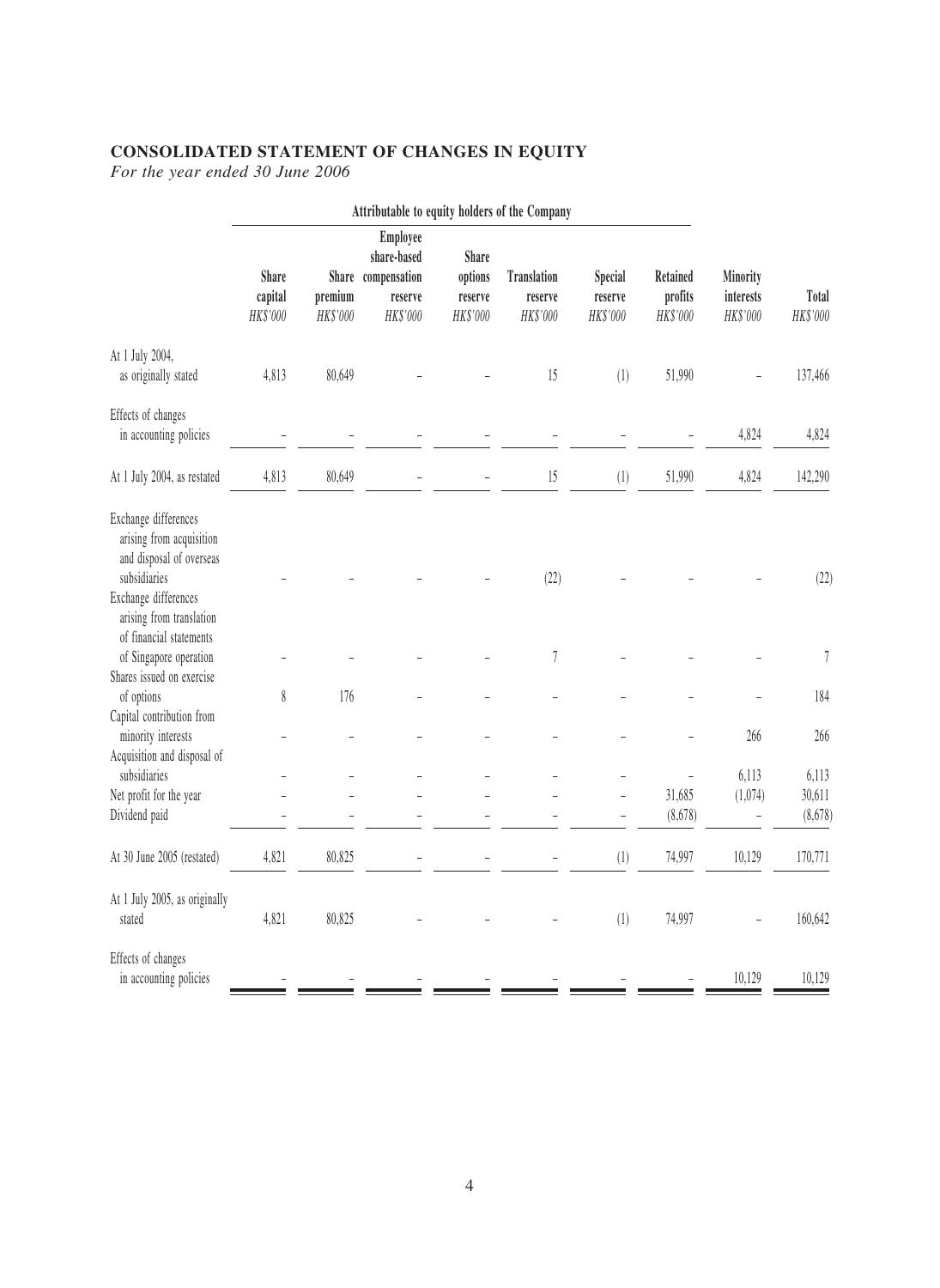|                                                                     |                                     |                     | Attributable to equity holders of the Company                        |                                                |                                           |                                |                                 |                                   |                     |
|---------------------------------------------------------------------|-------------------------------------|---------------------|----------------------------------------------------------------------|------------------------------------------------|-------------------------------------------|--------------------------------|---------------------------------|-----------------------------------|---------------------|
|                                                                     | <b>Share</b><br>capital<br>HK\$'000 | premium<br>HK\$'000 | Employee<br>share-based<br>Share compensation<br>reserve<br>HK\$'000 | <b>Share</b><br>options<br>reserve<br>HK\$'000 | <b>Translation</b><br>reserve<br>HK\$'000 | Special<br>reserve<br>HK\$'000 | Retained<br>profits<br>HK\$'000 | Minority<br>interests<br>HK\$'000 | Total<br>$HK\$'000$ |
| At 1 July 2005, as restated                                         | 4,821                               | 80,825              |                                                                      |                                                |                                           | (1)                            | 74,997                          | 10,129                            | 170,771             |
| Acquisition of subsidiaries                                         |                                     |                     |                                                                      |                                                |                                           |                                |                                 | 50,917                            | 50,917              |
| Exchange differences<br>arising from acquisition<br>of subsidiaries |                                     |                     |                                                                      |                                                | 1,935                                     |                                |                                 | 284                               | 2,219               |
| Capital contribution from<br>minority interests                     |                                     |                     |                                                                      |                                                |                                           |                                | $\overline{\phantom{0}}$        | 12,791                            | 12,791              |
| Partial disposal of subsidiary                                      |                                     |                     |                                                                      |                                                |                                           |                                |                                 | 226                               | 226                 |
| Shares issued on share award<br>scheme                              | 488                                 | $\overline{a}$      | 35,572                                                               |                                                |                                           |                                |                                 |                                   | 36,060              |
| Placing of shares                                                   | 680                                 | 139,147             |                                                                      |                                                |                                           |                                |                                 |                                   | 139,827             |
| Shares issued pursuant to<br>sale and purchase<br>agreement         | 241                                 | 69,715              |                                                                      |                                                |                                           |                                |                                 |                                   | 69,956              |
| Recognition of equity-settled<br>share based payments               |                                     |                     |                                                                      | 39,399                                         |                                           |                                |                                 |                                   | 39,399              |
| Shares issued on exercise of<br>options                             | $11\,$                              | $317\,$             |                                                                      |                                                |                                           |                                |                                 |                                   | $328\,$             |
| Net loss for the year                                               |                                     |                     |                                                                      |                                                | $\overline{\phantom{0}}$                  | $\overline{\phantom{a}}$       | (39,908)                        | (18, 454)                         | (58, 362)           |
| Dividends paid                                                      | $\overline{\phantom{0}}$            |                     |                                                                      |                                                |                                           | $\qquad \qquad -$              | (10, 281)                       | $\overline{a}$                    | (10, 281)           |
| At 30 June 2006                                                     | 6,241                               | 290,004             | 35,572                                                               | 39,399                                         | 1,935                                     | (1)                            | 24,808                          | 55,893                            | 453,851             |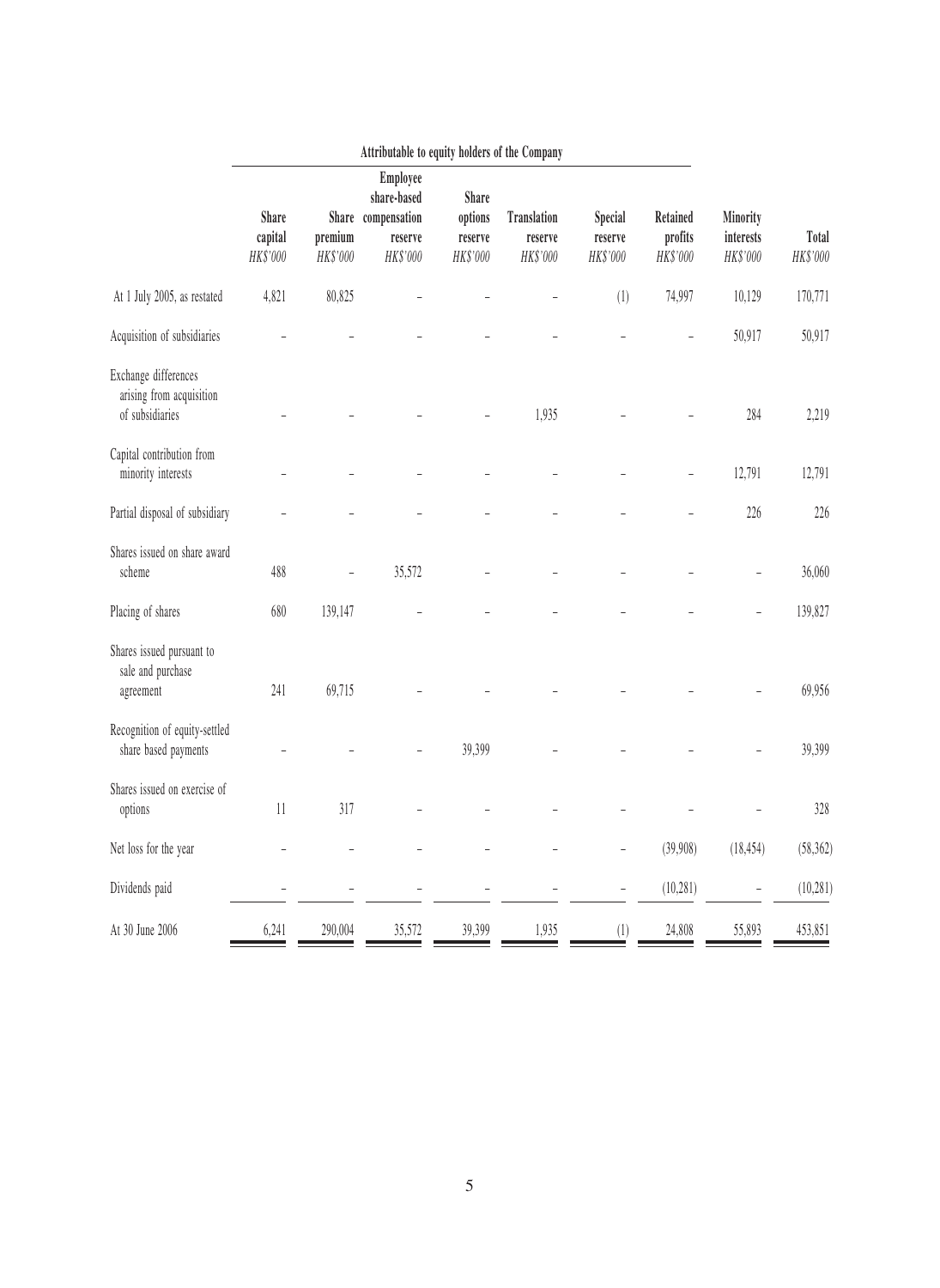# **NOTES TO THE FINANCIAL STATEMENTS**

#### **1. Basis of presentation**

The financial statements are presented in Hong Kong dollars, being the measurement currency of the Company and its subsidiaries (the "Group").

#### **2. Application of Hong Kong Financial Reporting Standards/Changes in Accounting Policies**

In the current year, the Group has applied, for the first time, a number of new Hong Kong Financial Reporting Standards (HKFRSs), Hong Kong Accounting Standards ("HKASs") and Interpretations (hereinafter collectively referred to as "new HKFRSs") issued by the Hong Kong Institute of Certified Public Accountants ("HKICPA") that are effective for accounting periods beginning on or after 1 January 2005. The application of the new HKFRSs has resulted in a change in the presentation of the consolidated income statement, consolidated balance sheet and consolidated statement of changes in equity. In particular, the presentation of minority interests have been changed. The changes in presentation have been applied retrospectively. The adoption of the new HKFRSs has resulted in changes to the Group's accounting policies in the following areas that have an effect on how the results for the current and prior accounting years are prepared and presented:

- HKFRS 3 Business combinations
- HKFRS 2 Share-based payment
- HKAS 32 Financial instrument: Disclosure and Presentation
- HKAS 39 Financial instrument: Recognition and Measurement
- HKAS 17 Owner-occupied leasehold interest in land

#### **3. Revenue and other revenue**

The principal activities of the Group are (i) the manufacture and distribution of natural supplementary products, (ii) provision of lottery-related hardware and software systems, (iii) the sales and distribution of edible oil and (iv) mining operation of Xin Jiang Oilfield.

Revenue represents invoiced value of sales, net of returns, discounts allowed or sales taxes where applicable.

Revenue recognized during the year is as follows:

|                                                            | 2006            | 2005     |
|------------------------------------------------------------|-----------------|----------|
|                                                            | <b>HK\$'000</b> | HK\$'000 |
| Revenue                                                    |                 |          |
| Manufacture and sales of natural supplementary products    | 39,934          | 81,101   |
| Provision of lottery-related hardware and software systems | 10,854          |          |
| Sales and distribution of edible oil                       | 30,820          | 108,030  |
|                                                            | 81,608          | 189,131  |
| Other revenue                                              |                 |          |
| Interest income                                            | 1,868           | 245      |
| Gain on redemption of convertible notes                    |                 | 4,319    |
| Gain on partial disposal of subsidiary                     | 32,349          |          |
| Others                                                     | 65              | 548      |
|                                                            | 34,282          | 5,112    |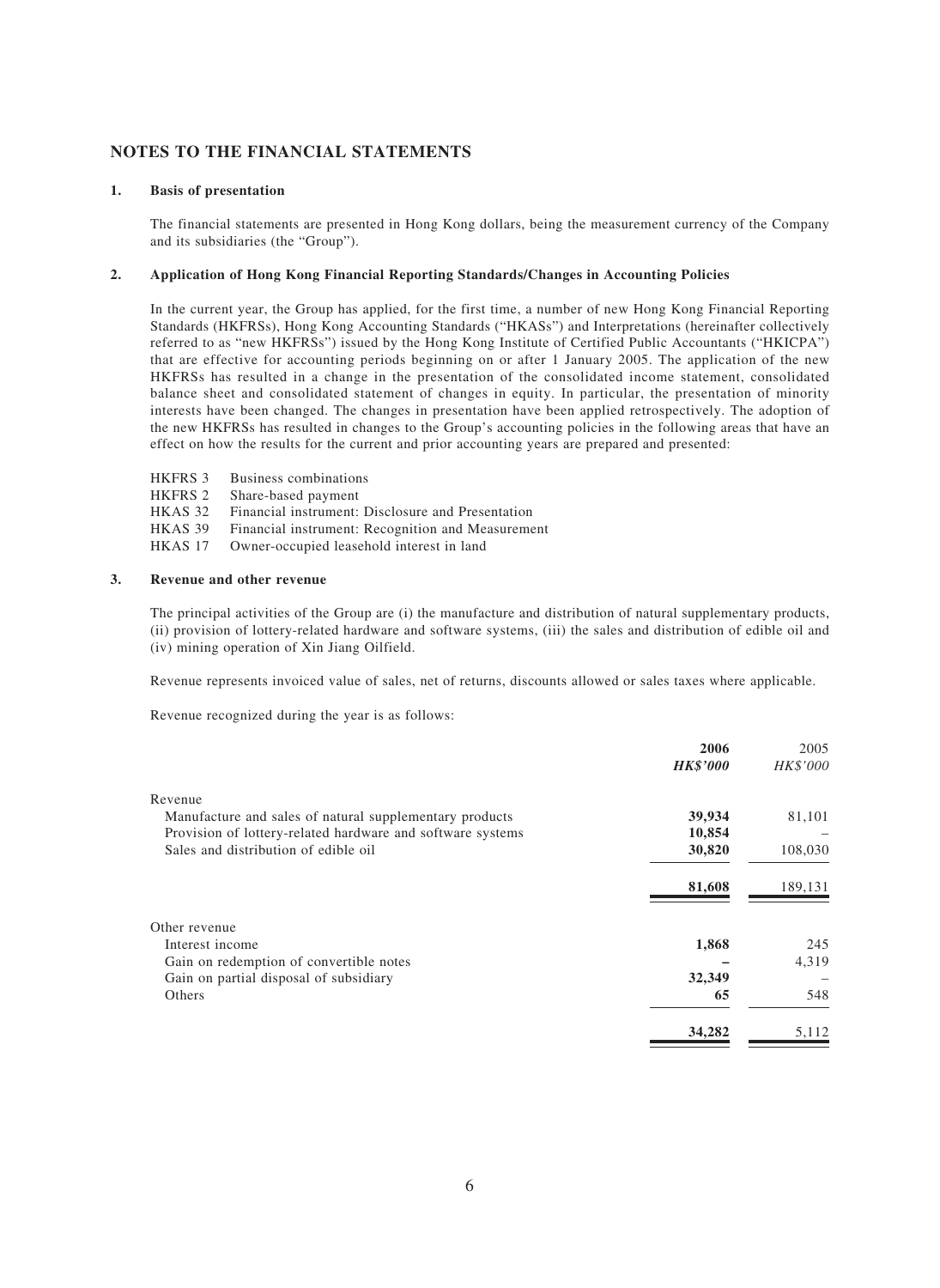#### **4. Segment Information**

#### *a. Business segments*

|                                                                                               |                                                                                                 |                                                                                               | Year ended 30 June 2006                                       |                                                                           |                                       |
|-----------------------------------------------------------------------------------------------|-------------------------------------------------------------------------------------------------|-----------------------------------------------------------------------------------------------|---------------------------------------------------------------|---------------------------------------------------------------------------|---------------------------------------|
|                                                                                               | Manufacturing<br>and distribution<br>of natural<br>supplementary<br>products<br><b>HK\$'000</b> | Provision<br>of lottery-<br>related<br>hardware<br>and software<br>systems<br><b>HK\$'000</b> | Sales and<br>distribution of<br>edible oil<br><b>HK\$'000</b> | <b>Mining</b><br>operation<br>of Xin Jiang<br>Oilfield<br><b>HK\$'000</b> | <b>Total</b><br><b>HK\$'000</b>       |
| Revenue                                                                                       | 39,934                                                                                          | 10,854                                                                                        | 30,820                                                        |                                                                           | 81,608                                |
| Segment results                                                                               | 2,530                                                                                           | 1,501                                                                                         | (90)                                                          | (470)                                                                     | 3,471                                 |
| Unallocated income<br>Unallocated expenses<br>Share of results                                |                                                                                                 |                                                                                               |                                                               |                                                                           | 33,000<br>(103, 941)                  |
| of associates<br>Finance costs                                                                |                                                                                                 |                                                                                               |                                                               |                                                                           | 18,830<br>(3,005)                     |
| Loss before income tax<br>Income tax expenses                                                 |                                                                                                 |                                                                                               |                                                               |                                                                           | (51, 645)<br>(6,717)                  |
| Loss for the year                                                                             |                                                                                                 |                                                                                               |                                                               |                                                                           | (58, 362)                             |
|                                                                                               | Manufacturing<br>and distribution<br>of natural                                                 | Provision<br>of lottery-<br>related<br>hardware                                               | Year ended 30 June 2005<br>Sales and                          | Mining<br>operation                                                       |                                       |
|                                                                                               | supplementary<br>products<br>HK\$'000                                                           | and software<br>systems<br>HK\$'000                                                           | distribution of<br>edible oil<br>HK\$'000                     | of Xin Jiang<br>Oilfield<br>HK\$'000                                      | Total<br>HK\$'000                     |
| Revenue                                                                                       | 81,101                                                                                          |                                                                                               | 108,030                                                       |                                                                           | 189,131                               |
| Segment results                                                                               | 24,904                                                                                          |                                                                                               | (2,865)                                                       |                                                                           | 22,039                                |
| Unallocated income<br>Unallocated expenses<br>Share of results of associates<br>Finance costs |                                                                                                 |                                                                                               |                                                               |                                                                           | 4,038<br>(2,184)<br>17,653<br>(1,849) |
| Profit before income tax<br>Income tax expenses                                               |                                                                                                 |                                                                                               |                                                               |                                                                           | 39,697<br>(9,086)                     |
| Profit for the year                                                                           |                                                                                                 |                                                                                               |                                                               |                                                                           | 30,611                                |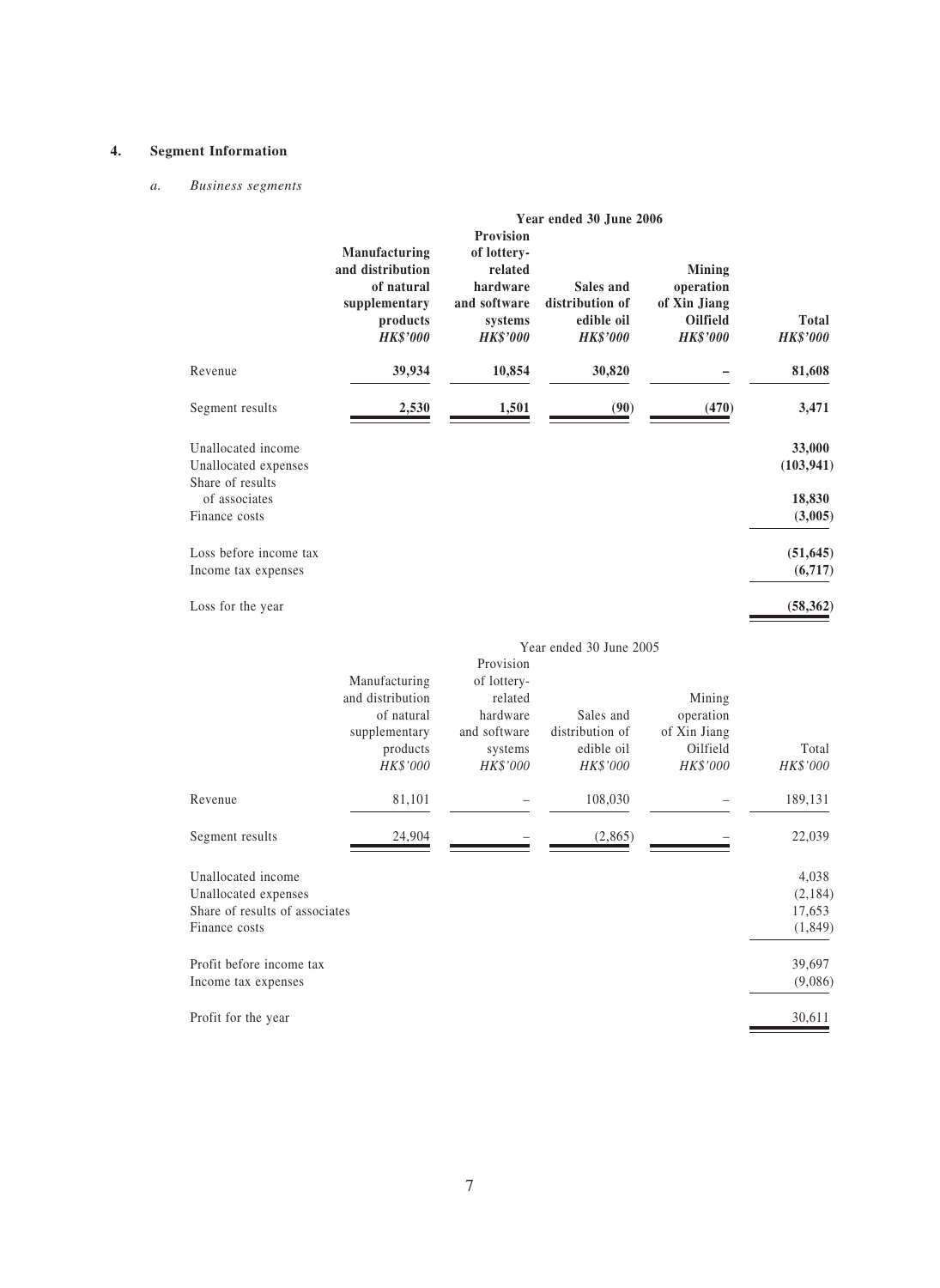|                                                                                  |                                                                                                 | Year ended 30 June 2006                                                                       |                                                               |                                                                           |                                 |  |  |
|----------------------------------------------------------------------------------|-------------------------------------------------------------------------------------------------|-----------------------------------------------------------------------------------------------|---------------------------------------------------------------|---------------------------------------------------------------------------|---------------------------------|--|--|
|                                                                                  | Manufacturing<br>and distribution<br>of natural<br>supplementary<br>products<br><b>HK\$'000</b> | Provision<br>of lottery-<br>related<br>hardware<br>and software<br>systems<br><b>HK\$'000</b> | Sales and<br>distribution of<br>edible oil<br><b>HK\$'000</b> | <b>Mining</b><br>operation<br>of Xin Jiang<br>Oilfield<br><b>HK\$'000</b> | <b>Total</b><br><b>HK\$'000</b> |  |  |
| Segment assets                                                                   | 274,964                                                                                         | 44,458                                                                                        | 1,298                                                         | 41,912                                                                    | 362,632                         |  |  |
| Unallocated assets                                                               |                                                                                                 |                                                                                               |                                                               |                                                                           | 156,782                         |  |  |
| Total assets                                                                     |                                                                                                 |                                                                                               |                                                               |                                                                           | 519,414                         |  |  |
| Segment liabilities                                                              | 5,374                                                                                           | 22,919                                                                                        | 519                                                           | 661                                                                       | 29,473                          |  |  |
| Unallocated liabilities                                                          |                                                                                                 |                                                                                               |                                                               |                                                                           | 36,090                          |  |  |
| Total liabilities                                                                |                                                                                                 |                                                                                               |                                                               |                                                                           | 65,563                          |  |  |
| Other segment<br>information:<br>Depreciation and<br>amortization<br>Unallocated | 1,000                                                                                           | 824                                                                                           |                                                               | 15                                                                        | 1,839                           |  |  |
| depreciation<br>and amortization                                                 |                                                                                                 |                                                                                               |                                                               |                                                                           | 26                              |  |  |
| Impairment losses<br>on goodwill                                                 |                                                                                                 |                                                                                               | 3,361                                                         |                                                                           | 3,361                           |  |  |
| Capital expenditure                                                              |                                                                                                 |                                                                                               |                                                               |                                                                           | 5,513                           |  |  |
| Non-cash expenses                                                                |                                                                                                 |                                                                                               |                                                               |                                                                           | 75,459                          |  |  |
| Loss on disposal<br>of property, plant<br>and equipment                          | 387                                                                                             |                                                                                               |                                                               |                                                                           | 387                             |  |  |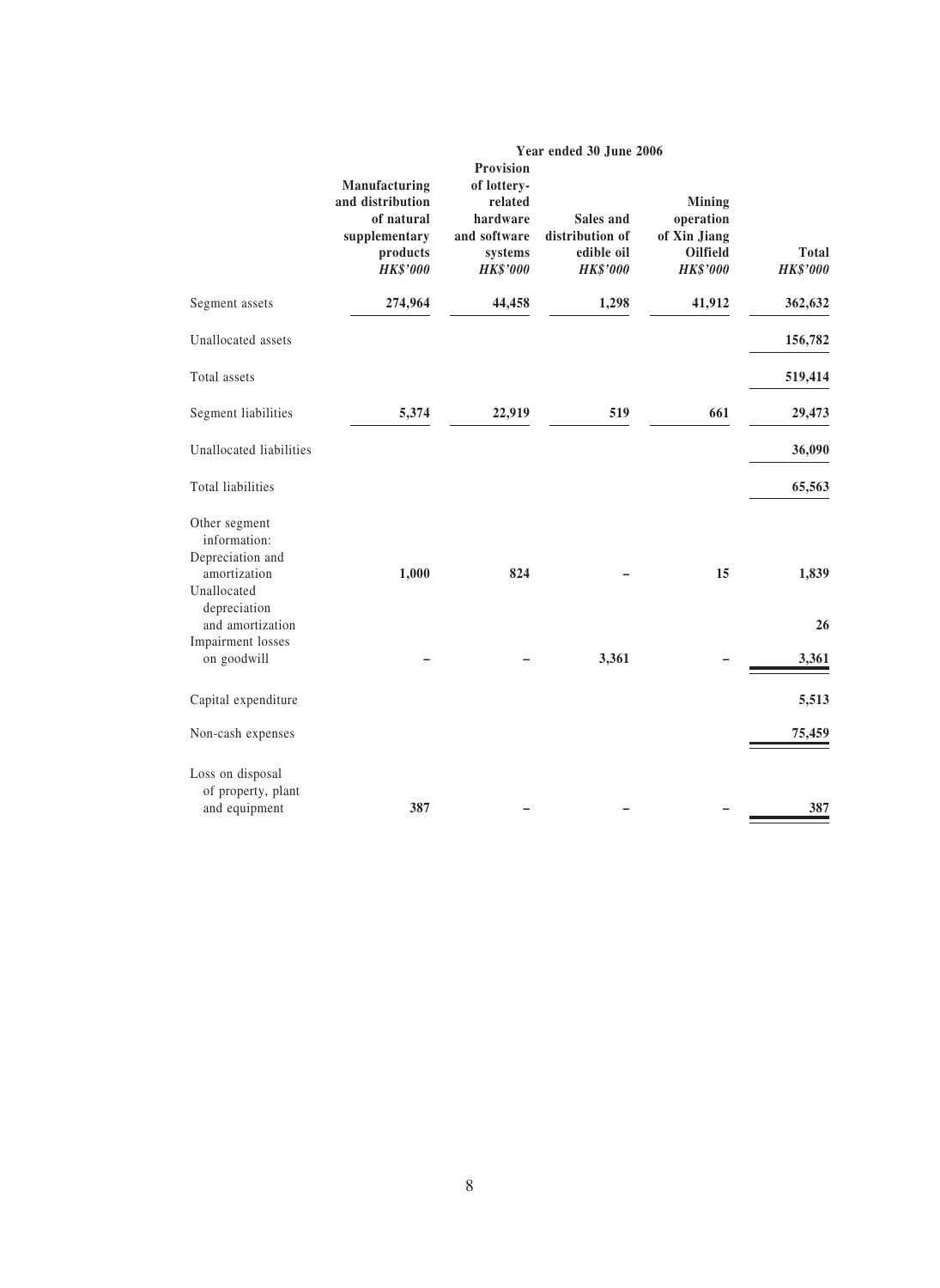|                                                   |                                                                         |                                                            | Year ended 30 June 2005                                |                                                             |                   |
|---------------------------------------------------|-------------------------------------------------------------------------|------------------------------------------------------------|--------------------------------------------------------|-------------------------------------------------------------|-------------------|
|                                                   | Manufacturing                                                           | Provision<br>of lottery-                                   |                                                        |                                                             |                   |
|                                                   | and distribution<br>of natural<br>supplementary<br>products<br>HK\$'000 | related<br>hardware<br>and software<br>systems<br>HK\$'000 | Sales and<br>distribution of<br>edible oil<br>HK\$'000 | Mining<br>operation<br>of Xin Jiang<br>Oilfield<br>HK\$'000 | Total<br>HK\$'000 |
| Segment assets                                    | 209,267                                                                 |                                                            | 10,517                                                 |                                                             | 219,784           |
| Unallocated assets                                |                                                                         |                                                            |                                                        |                                                             | 28,567            |
| Total assets                                      |                                                                         |                                                            |                                                        |                                                             | 248,351           |
| Segment liabilities                               | 46,397                                                                  |                                                            | 9,656                                                  |                                                             | 56,053            |
| Unallocated liabilities                           |                                                                         |                                                            |                                                        |                                                             | 21,527            |
| Total liabilities                                 |                                                                         |                                                            |                                                        |                                                             | 77,580            |
| Other segment<br>information:<br>Depreciation and |                                                                         |                                                            |                                                        |                                                             |                   |
| amortization                                      | 796                                                                     |                                                            |                                                        |                                                             | 796               |
| Unallocated depreciation<br>and amortization      |                                                                         |                                                            |                                                        |                                                             | 588               |
| Capital expenditure                               |                                                                         |                                                            |                                                        |                                                             | 622               |
| Loss on disposal<br>of property, plant            |                                                                         |                                                            |                                                        |                                                             |                   |
| and equipment                                     | 36                                                                      |                                                            |                                                        |                                                             | 36                |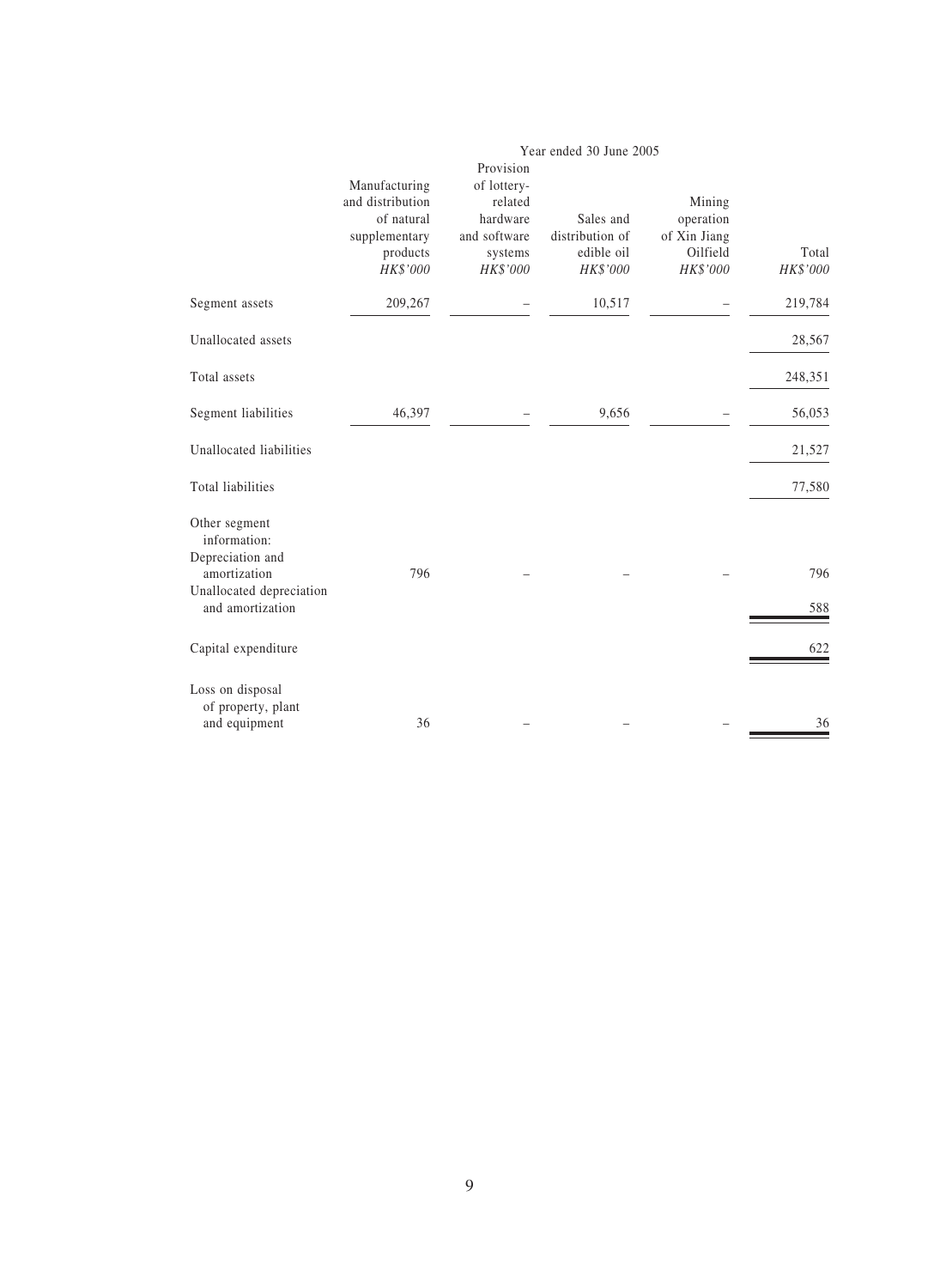### *b. Geographical market segments*

A summary of the geographical segments is set out as follows:

|    |                                 |                         |                  |                         | Elimination      | Consolidated            |                  |
|----|---------------------------------|-------------------------|------------------|-------------------------|------------------|-------------------------|------------------|
|    |                                 | 2006<br><b>HK\$'000</b> | 2005<br>HK\$'000 | 2006<br><b>HK\$'000</b> | 2005<br>HK\$'000 | 2006<br><b>HK\$'000</b> | 2005<br>HK\$'000 |
|    | Geographical market             |                         |                  |                         |                  |                         |                  |
|    | Segment revenue:                |                         |                  |                         |                  |                         |                  |
|    | <b>PRC</b>                      | 66,497                  | 145,964          | (16,979)                | (33,507)         | 49,518                  | 112,457          |
|    | Hong Kong                       | 1,270                   | 5,938            |                         |                  | 1,270                   | 5,938            |
|    | South East Asia                 | 30,204                  | 61,464           |                         |                  | 30,204                  | 61,464           |
|    | Europe                          | 616                     | 9,272            |                         |                  | 616                     | 9,272            |
|    | Total                           | 98,587                  | 222,638          | (16,979)                | (33,507)         | 81,608                  | 189,131          |
|    | Segment results:                |                         |                  |                         |                  |                         |                  |
|    | <b>PRC</b>                      |                         |                  |                         |                  | 19,782                  | 28,116           |
|    | Hong Kong                       |                         |                  |                         |                  | (16, 221)               | (3,212)          |
|    | South East Asia                 |                         |                  |                         |                  | (88)                    | (2, 445)         |
|    | Europe                          |                         |                  |                         |                  | (2)                     | (420)            |
|    | Unallocated income              |                         |                  |                         |                  | 33,000                  | 4,038            |
|    | Unallocated expenses            |                         |                  |                         |                  | (103, 941)              | (2, 184)         |
|    | Finance costs                   |                         |                  |                         |                  | (3,005)                 | (1, 849)         |
|    | Share of results of associates  |                         |                  |                         |                  | 18,830                  | 17,653           |
|    | (Loss) profit before income tax |                         |                  |                         |                  | (51, 645)               | 39,697           |
|    | Income tax expenses             |                         |                  |                         |                  | (6,717)                 | (9,086)          |
|    | (Loss) profit for the year      |                         |                  |                         |                  | (58, 362)               | 30,611           |
| 5. | <b>Finance costs</b>            |                         |                  |                         |                  |                         |                  |
|    |                                 |                         |                  |                         |                  | 2006                    | 2005             |
|    |                                 |                         |                  |                         |                  | <b>HK\$'000</b>         | HK\$'000         |

Interest on borrowings wholly repayable within five years **3,005** 1,849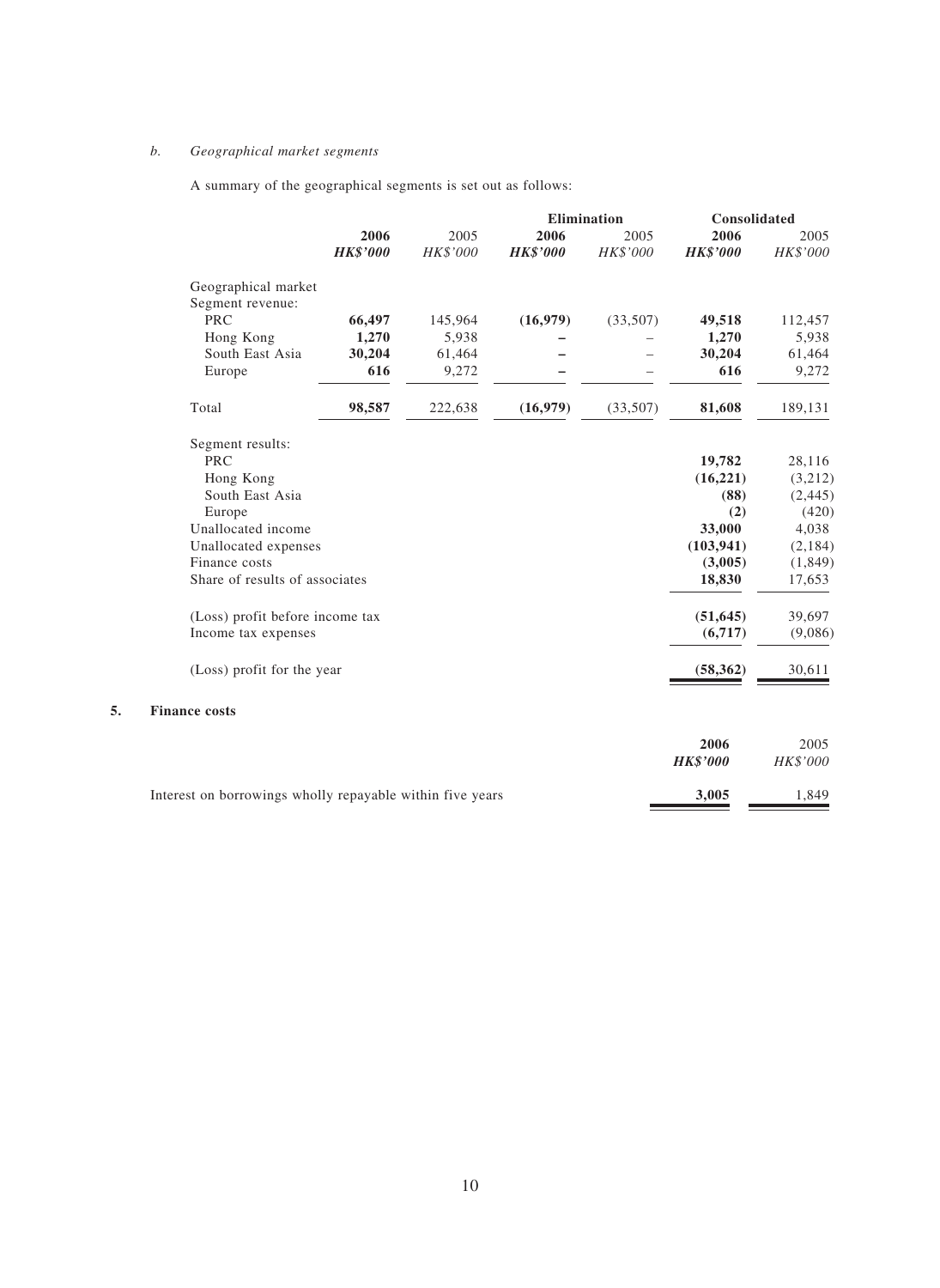#### **6. (Loss) profit before income tax**

|                                                                                    | 2006<br><b>HK\$'000</b> | 2005<br>HK\$'000 |
|------------------------------------------------------------------------------------|-------------------------|------------------|
| (Loss) profit before income tax has been arrived at after<br>charging (crediting): |                         |                  |
| Staff costs (excluding directors' emoluments – note 11):                           |                         |                  |
| Wages and salaries                                                                 | 7,538                   | 4,002            |
| Retirement benefits scheme contributions                                           | 335                     | 272              |
| Total staff costs                                                                  | 7,873                   | 4,274            |
| Less: Staff costs included in research and development costs                       |                         | (67)             |
|                                                                                    | 7,873                   | 4,207            |
| Auditors' remuneration                                                             |                         |                  |
| Provision for the year                                                             | 630                     | 453              |
| Under provision in prior years                                                     |                         | 25               |
|                                                                                    | 630                     | 478              |
| Amortization of goodwill                                                           |                         | 1,085            |
| Amortization of other intangible assets                                            | 437                     | 58               |
| Depreciation of property, plant and equipment                                      | 1,428                   | 1,384            |
| Provision of deposits made on acquisition of property,                             |                         |                  |
| plant and equipment                                                                | 133                     | 130              |
| Loss on disposal of jointly controlled entity                                      |                         | 2,789            |
| Operating lease rentals in respect of land and building                            | 1,699                   | 794              |
| Research and development costs                                                     |                         | 67               |
| Cost of inventories recognized as expenses                                         | 48,641                  | 142,875          |
| Net foreign exchange losses                                                        |                         | 59               |
| Loss on disposal of property, plant and equipment                                  | 387                     | 36               |
| Loss on disposal of an associate                                                   | 13,106                  |                  |
| Provision on doubtful debts                                                        | 429                     |                  |
| Impairment of goodwill                                                             | 3,361                   |                  |
| Net foreign exchange gains                                                         | (2,110)                 |                  |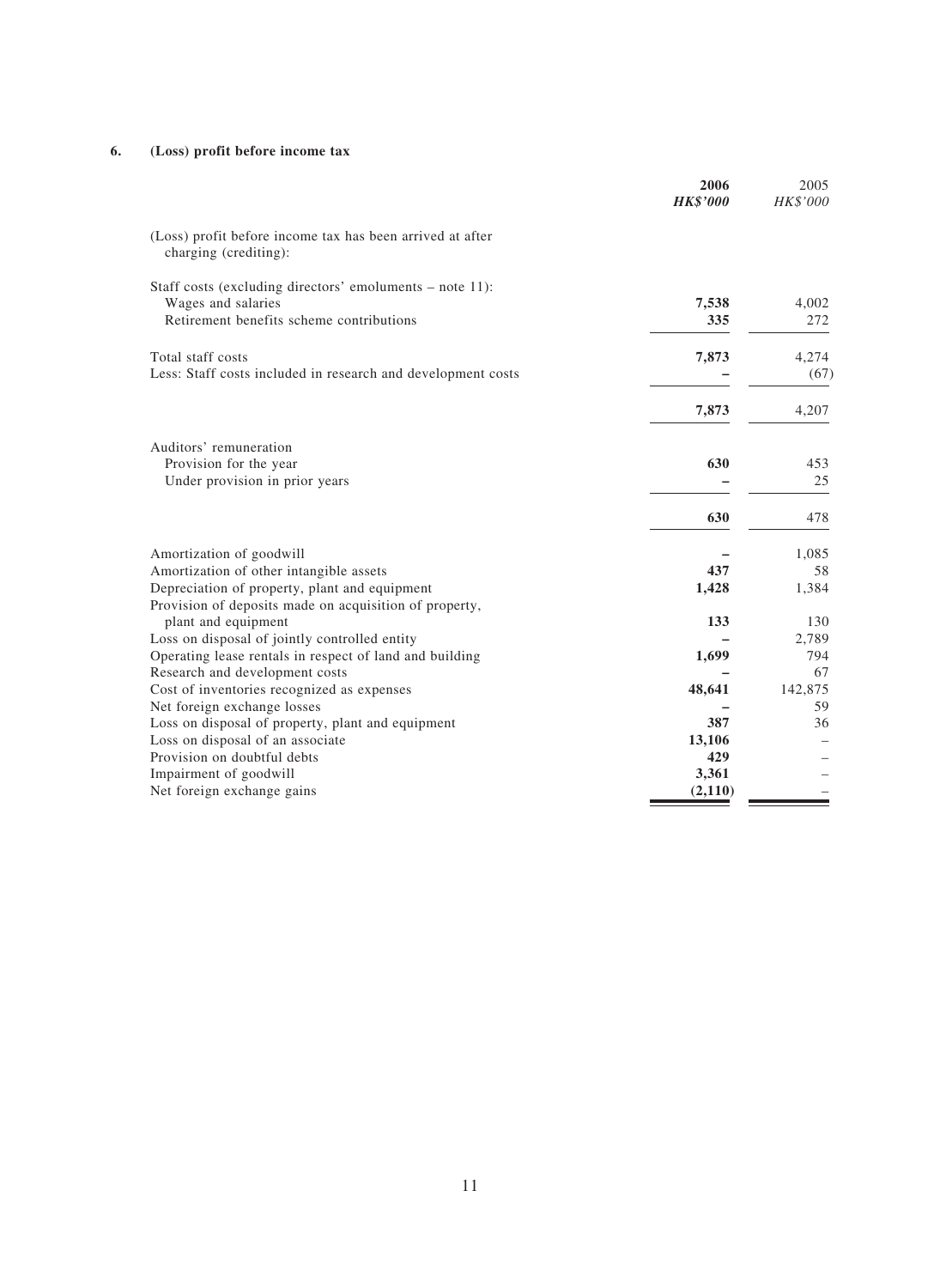#### **7. Income tax expenses**

|                                          | 2006<br><b>HK\$'000</b> | 2005<br>HK\$'000 |
|------------------------------------------|-------------------------|------------------|
|                                          |                         |                  |
| The charge comprises:                    |                         |                  |
| Current year                             |                         |                  |
| Hong Kong Profits Tax                    |                         |                  |
| Other jurisdictions                      | 1,427                   | 2,514            |
| Over-provision in prior years:           |                         |                  |
| Hong Kong Profits Tax                    |                         |                  |
| Other jurisdictions                      | (127)                   |                  |
| Share of taxation charge of an associate | 5,417                   | 6,572            |
|                                          | 6,717                   | 9,086            |

The Group did not derive any assessable profits in Hong Kong and thus no provision for Hong Kong Profits Tax has been made during the year ended 30 June 2006. Taxation for other jurisdictions is calculated at the rates prevailing in the respective jurisdictions.

Pursuant to the relevant laws and regulations in the PRC, the Group's certain PRC subsidiaries are entitled to exemption from the PRC income tax for two years commencing from their first profit-making year of operation and thereafter, these PRC subsidiaries will be entitled to a 50% relief from PRC income tax for the following three years.

#### **8. Dividends**

|                                                                                                                              | 2006<br><b>HK\$'000</b> | 2005<br><b>HK\$'000</b> |
|------------------------------------------------------------------------------------------------------------------------------|-------------------------|-------------------------|
| Interim dividend paid at HK0.5 cent per share on 609,872,807 shares<br>(2005: HK0.5 cent per share on 482,130,000 shares)    | 3.049                   | 2.411                   |
| Proposed final dividend at HKNil cent per share on 624,052,807<br>shares (2005: HK1.5 cents per share on 482,130,000 shares) |                         | 7.232                   |
|                                                                                                                              | 3.049                   | 9,643                   |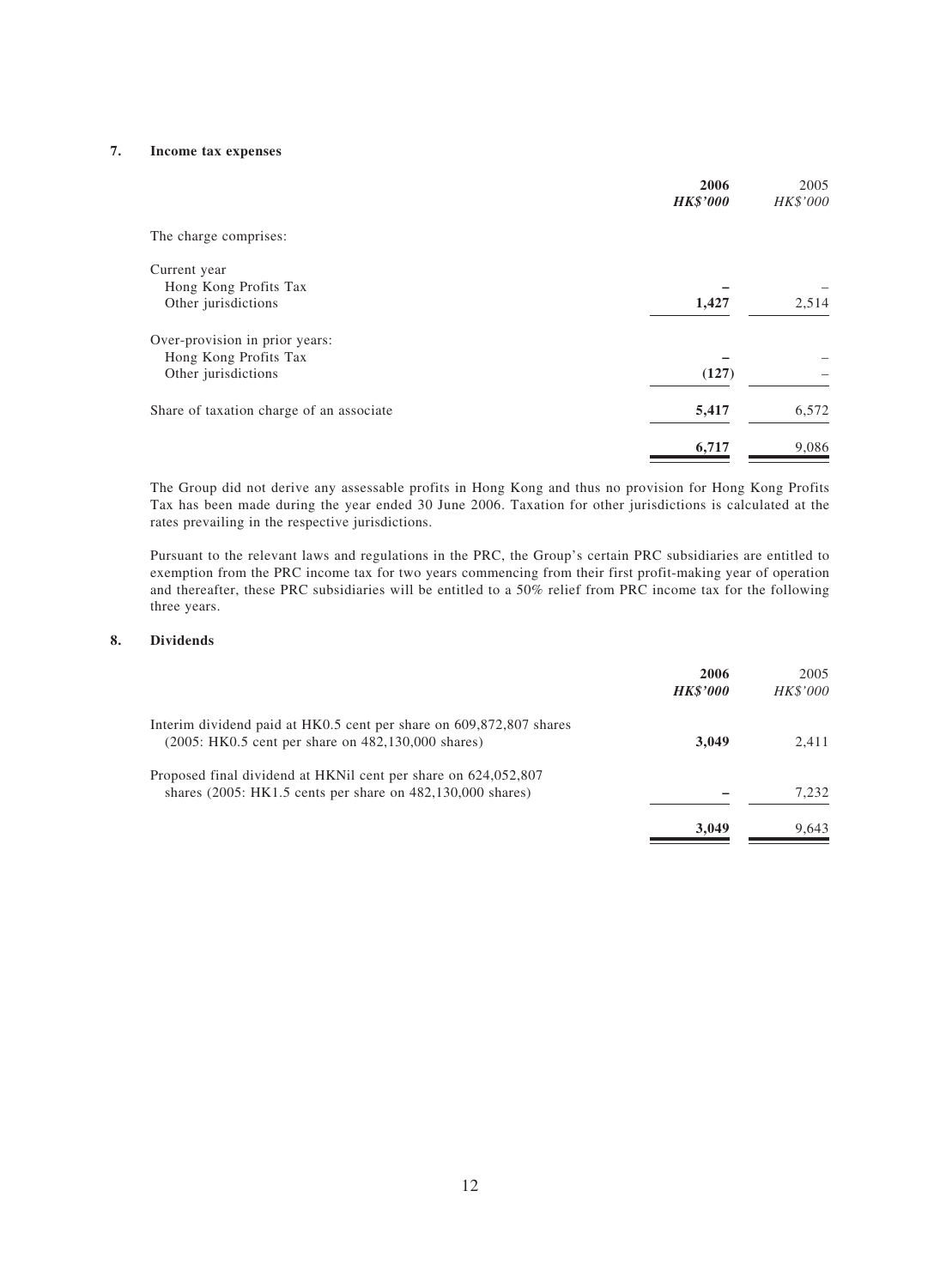### **9. (Loss) earnings per share**

The calculation of basic and diluted (loss) earnings per share is based on the following data:

|                                                                                                    | 2006<br><b>HK\$'000</b> | 2005<br><b>HK\$'000</b> |
|----------------------------------------------------------------------------------------------------|-------------------------|-------------------------|
| (Loss) earnings for the purposes of basic (loss) earnings per share                                | (39,908)                | 31,685                  |
| <b>Number of shares</b>                                                                            |                         |                         |
|                                                                                                    | $\bm{v}$                | '000                    |
| Weighted average number of ordinary shares<br>for the purpose of basic (loss) earnings per share   | 534,223                 | 481,915                 |
| Effect of dilutive potential ordinary shares:<br>Share options                                     | 28,202                  | 3,354                   |
| Weighted average number of ordinary shares<br>for the purpose of diluted (loss) earnings per share | 562,425                 | 485,269                 |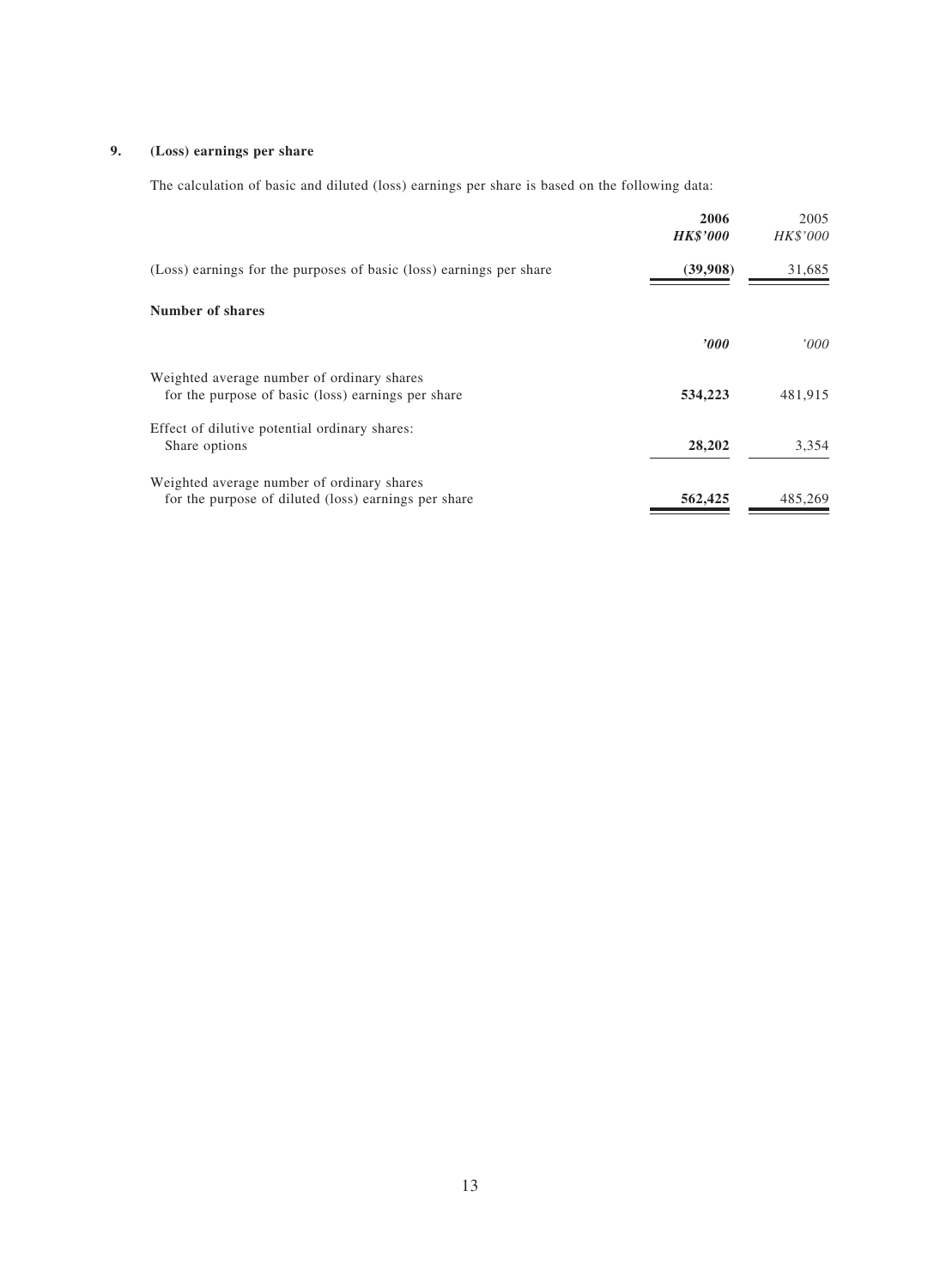### **10. Property, plant and equipment**

|                                    | Leasehold            |                                                 |                               |                                    | Furniture,                            |                                   |                          |
|------------------------------------|----------------------|-------------------------------------------------|-------------------------------|------------------------------------|---------------------------------------|-----------------------------------|--------------------------|
|                                    | land and<br>HK\$'000 | Leasehold<br>buildings improvements<br>HK\$'000 | Motor<br>vehicles<br>HK\$'000 | Plant and<br>machinery<br>HK\$'000 | fixtures and<br>equipment<br>HK\$'000 | Computer<br>equipment<br>HK\$'000 | <b>Total</b><br>HK\$'000 |
| COST                               |                      |                                                 |                               |                                    |                                       |                                   |                          |
| At 1 July 2004                     |                      |                                                 | 932                           | 3,867                              | 430                                   | $\overline{\phantom{0}}$          | 5,229                    |
| Additions                          |                      | 519                                             |                               |                                    | 103                                   |                                   | 622                      |
| Acquired on acquisition of         |                      |                                                 |                               |                                    |                                       |                                   |                          |
| subsidiaries                       |                      |                                                 | $\overline{\phantom{0}}$      |                                    | 1,487                                 | $\qquad \qquad -$                 | 1,487                    |
| Disposal of subsidiaries           |                      |                                                 |                               |                                    | (1,487)                               |                                   | (1, 487)                 |
| Disposals                          |                      |                                                 | (75)                          | (616)                              | (1)                                   |                                   | (692)                    |
| At 30 June 2005                    |                      | 519                                             | 857                           | 3,251                              | 532                                   |                                   | 5,159                    |
| Exchange realignment               |                      |                                                 | 8                             | 95                                 | 6                                     |                                   | 109                      |
| Additions                          | 359                  | 1,547                                           | 2,502                         | 516                                | 535                                   | 54                                | 5,513                    |
| Acquired on acquisition of         |                      |                                                 |                               |                                    |                                       |                                   |                          |
| subsidiaries                       | 6,019                | ÷,                                              | 255                           |                                    | 603                                   | 3,644                             | 10,521                   |
| Disposals                          |                      |                                                 | (345)                         | (523)                              |                                       |                                   | (868)                    |
| At 30 June 2006                    | 6,378                | 2,066                                           | 3,277                         | 3,339                              | 1,676                                 | 3,698                             | 20,434                   |
| <b>DEPRECIATION</b>                |                      |                                                 |                               |                                    |                                       |                                   |                          |
| At 1 July 2004                     |                      |                                                 | 236                           | 1,294                              | 152                                   |                                   | 1,682                    |
| Charged for the year               |                      | 187                                             | 186                           | 329                                | 682                                   |                                   | 1,384                    |
| Eliminated on disposal of          |                      |                                                 |                               |                                    |                                       |                                   |                          |
| subsidiaries                       |                      | $\overline{\phantom{0}}$                        | $\qquad \qquad -$             |                                    | (580)                                 | $\overline{\phantom{0}}$          | (580)                    |
| Eliminated on disposals            |                      |                                                 | (39)                          | (616)                              | (1)                                   |                                   | (656)                    |
| At 30 June 2005                    |                      | 187                                             | 383                           | 1,007                              | 253                                   |                                   | 1,830                    |
| Exchange realignment               |                      | $\overline{\phantom{0}}$                        | $\mathfrak{Z}$                | 29                                 | 4                                     |                                   | 36                       |
| Charged for the year               | 106                  | 253                                             | 318                           | 351                                | 146                                   | 254                               | 1,428                    |
| Eliminated on disposals            |                      | ÷                                               | (260)                         | (188)                              |                                       |                                   | (448)                    |
| At 30 June 2006                    | 106                  | 440                                             | 444                           | 1,199                              | 403                                   | 254                               | 2,846                    |
| NET BOOK VALUES<br>At 30 June 2006 | 6,272                | 1,626                                           | 2,833                         | 2,140                              | 1,273                                 | 3,444                             | 17,588                   |
| At 30 June 2005                    |                      | 332                                             | 474                           | 2,244                              | 279                                   |                                   | 3,329                    |
|                                    |                      |                                                 |                               |                                    |                                       |                                   |                          |

The leasehold land and buildings of the subsidiary is located in PRC and held under medium lease term. The Group has pledged land and buildings having a net book value of approximately HK\$5,918,000 (2005: HK\$Nil) to secure general banking facilities granted to the subsidiary.

At 30 June 2006, none of the Group's property, plant and equipment was held under finance lease (2005: HK\$Nil).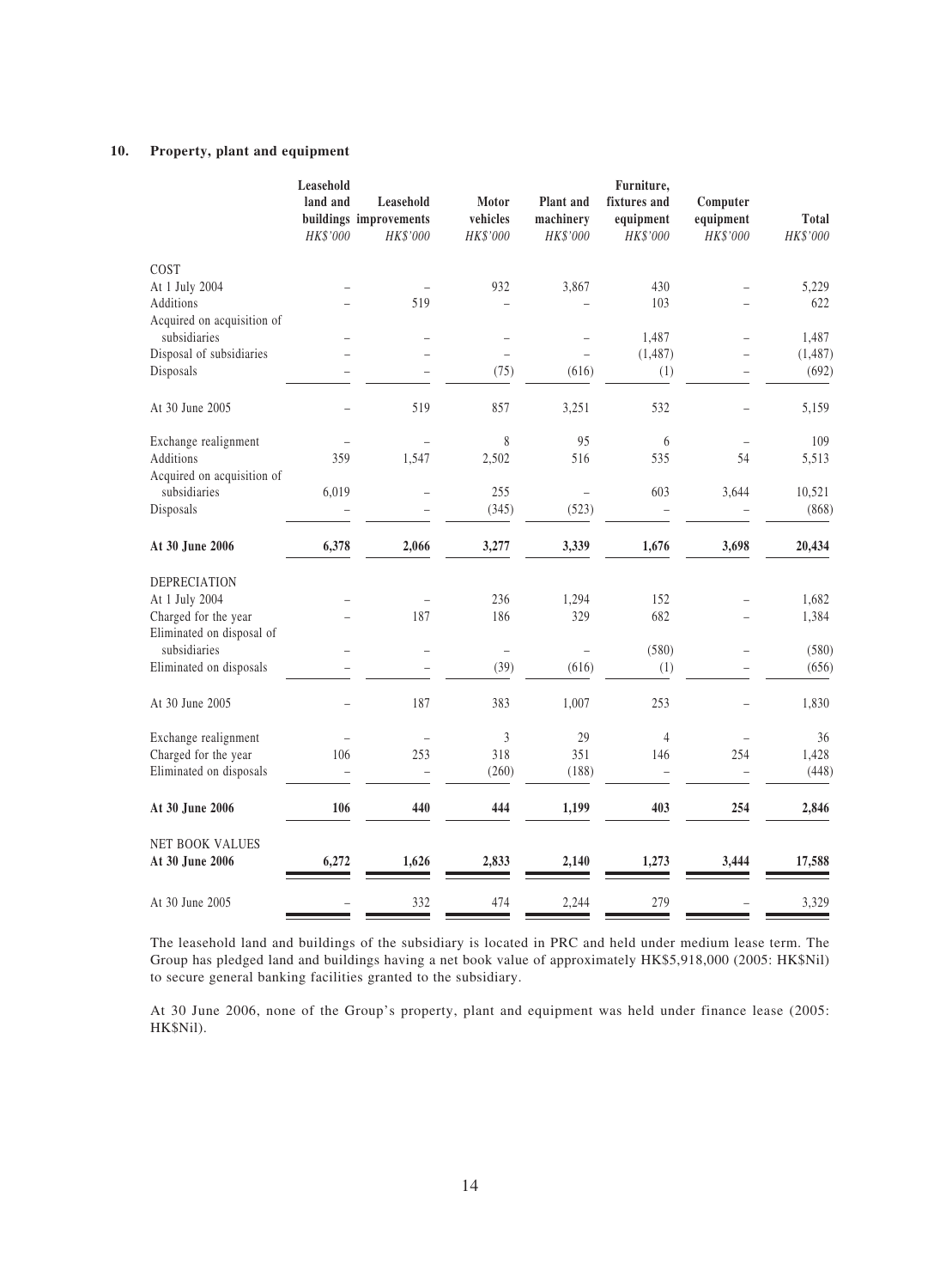#### **11. Interest in associates**

**12.** 

|                                   | 2006<br><b>HK\$'000</b> | 2005<br>HK\$'000 |
|-----------------------------------|-------------------------|------------------|
| Cost of unlisted investment       | 43,125                  | 20,000           |
| Share of post-acquisition profits | 24,494                  | 11,081           |
|                                   | 67,619                  | 31,081           |
| Disposals during the year         | (67, 381)               |                  |
|                                   | 238                     | 31,081           |
| <b>Inventories</b>                |                         |                  |

|                               | 2006<br><b>HK\$'000</b> | 2005<br>HK\$'000 |
|-------------------------------|-------------------------|------------------|
| Raw materials and consumables | 2,401                   | 479              |
| Work in progress              | 832                     | 2,045            |
| Finished goods                | 4,203                   | 3,214            |
|                               | 7,436                   | 5,738            |

All inventories are stated at cost.

#### **13. Trade and other receivables and prepayments**

|                                   | 2006            | 2005     |
|-----------------------------------|-----------------|----------|
|                                   | <b>HK\$'000</b> | HK\$'000 |
| Trade receivables                 | 5,760           | 22,155   |
| Other receivables and prepayments | 84,698          | 2,789    |
|                                   | 90,458          | 24.944   |

Payment terms with customers are mainly on credit together with deposits. Invoices are normally payable within 90 days of issuance. The following is an aged analysis of trade receivables at the balance sheet dates:

|                | 2006<br><b>HK\$'000</b> | 2005<br>HK\$'000 |
|----------------|-------------------------|------------------|
| 0 to 30 days   | 1,241                   | 18,073           |
| 31 to 60 days  | 96                      | 2,288            |
| 61 to 365 days | 3,804                   | 1,792            |
| Over 1 year    | 619                     | 2                |
|                | 5,760                   | 22,155           |

Included in other receivables and prepayments are prepayments for the drilling operation of Xin Jiang Oilfield in the PRC of approximately HK\$29 million (2005: Nil) and deposits for acquisition of plant and machinery for the Xin Jiang Oilfield of approximately HK\$12 million (2005: Nil).

The fair value of the Group's trade and other receivables and prepayments at 30 June 2006 was approximate to the corresponding carrying amount.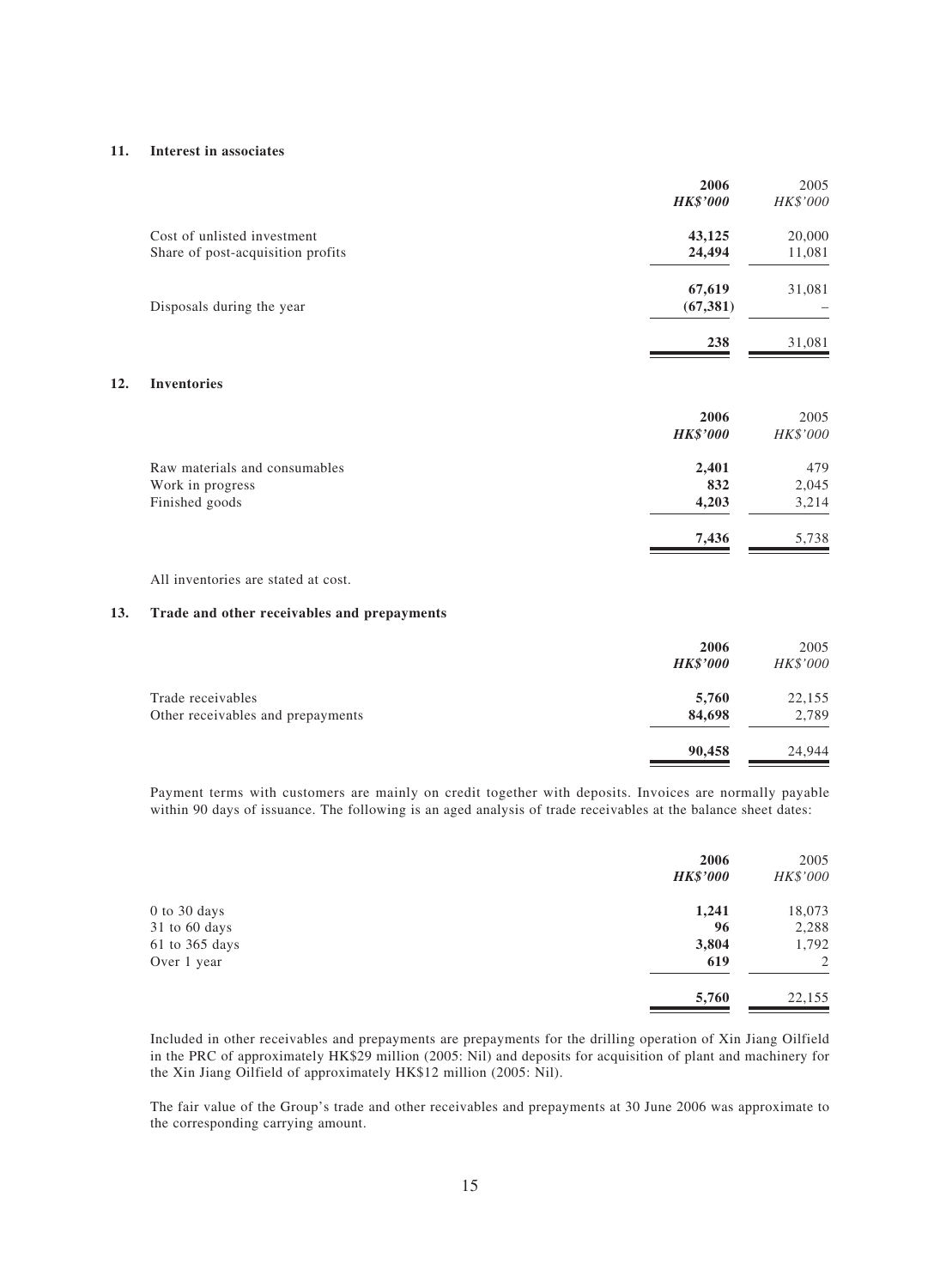#### **14. Trade and other payables**

|                                  | 2006<br><b>HK\$'000</b> | 2005<br>HK\$'000 |
|----------------------------------|-------------------------|------------------|
| Trade payables<br>Other payables | 1,350<br>29,109         | 11,896<br>8,706  |
|                                  | 30,459                  | 20,602           |

The following is an aged analysis of trade payables at the balance sheet dates:

|                | 2006            | 2005                     |
|----------------|-----------------|--------------------------|
|                | <b>HK\$'000</b> | HK\$'000                 |
| 0 to 30 days   | 1,150           | 11,235                   |
| 31 to 120 days | 87              | 661                      |
| Over 1 year    | 113             | $\overline{\phantom{0}}$ |
|                | 1,350           | 11,896                   |

The fair value of the Group's trade and other payables at 30 June 2006 was approximate to the corresponding carrying amount.

#### **15. Borrowings**

|                                       | 2006            | 2005     |
|---------------------------------------|-----------------|----------|
|                                       | <b>HK\$'000</b> | HK\$'000 |
| Bank overdrafts, secured              |                 | 29,568   |
| Trust receipt loans, secured          |                 | 324      |
| Other loan, unsecured <i>(note a)</i> | 22,500          |          |
| Other loan, unsecured <i>(note b)</i> | 8,427           |          |
| Bank loans, secured <i>(note c)</i>   | 4,078           | 26,547   |
|                                       | 35,005          | 56,439   |
|                                       |                 |          |

The Group's borrowings are repayable as follows:

|                                                                  | 2006            | 2005      |
|------------------------------------------------------------------|-----------------|-----------|
|                                                                  | <b>HK\$'000</b> | HK\$'000  |
| On demand or within one year                                     | 12,505          | 51,722    |
| More than one year, but not exceeding two years                  | 22,500          | 4,717     |
|                                                                  | 35,005          | 56,439    |
| Less: Amount due within one year shown under current liabilities | (12,505)        | (51, 722) |
| Amount due after one year                                        | 22,500          | 4.717     |

The fair value of the Group's borrowings at 30 June 2006 was approximate to the corresponding carrying amount.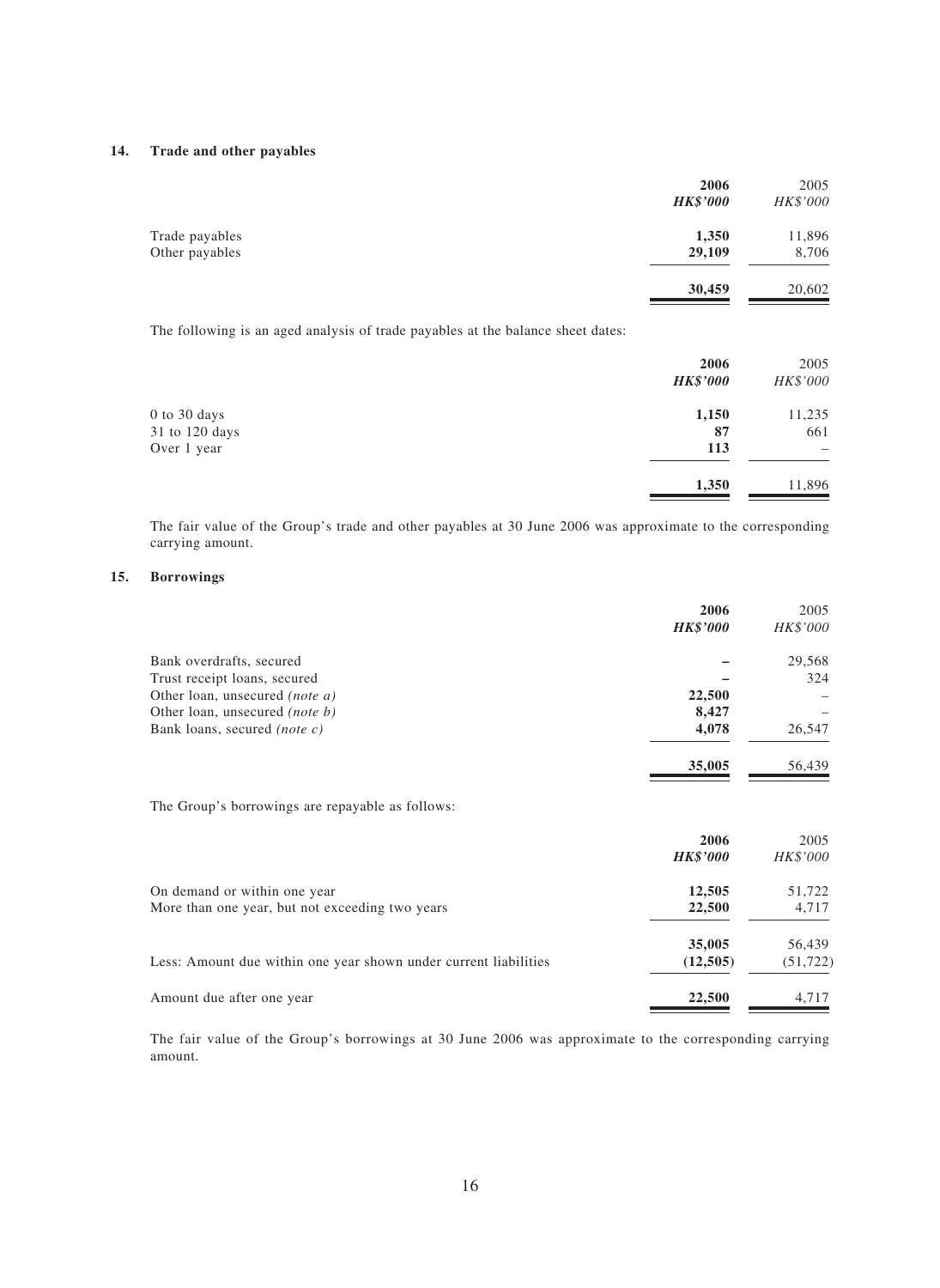#### *Notes:*

- (a) The loan is interest bearing at 2% over prime rate and unsecured, and not repayable within the year.
- (b) The loan is unsecured, bears interest at prime rate and has no fixed repayment term.
- (c) The loans are interest bearing, and secured by leasehold land and buildings and fixed deposits of subsidiaries. The loans have been fully repaid in next financial year.

#### **16. Events after the Balance Sheet Date**

On 25 July 2006, the Company's non-wholly owned subsidiary, Aptus Holdings Limited which its shares are listed on the Growth Enterprise Market (the "GEM") of The Stock Exchange of Hong Kong Limited, entered into two capital injection agreements to invest on 常德華油燃氣有限公司 (the "Changde Joint Venture") and 湖南華油天然氣輸配有限責任公司 (the "Hunan Joint Venture") for the amount of approximately HK\$127,872,000 and HK\$77,281,000 respectively. Upon completion of the Changde Agreement and the Hunan Agreement, the Company will own 48.33% equity interest in the Changde Joint Venture and 33% equity interest in the Hunan Joint Venture.

The Changde Joint Venture is managing natural gas project in Changde City in the PRC. The Hunan Joint Venture is mainly engaged in the construction of a main gas pipeline. The investments under the Changde Agreement and the Hunan Agreement constitute a very substantial acquisition for Aptus Holdings Limited and a major transaction for the Company under the GEM Listing Rules and therefore, it needs to seek for an approval from its shareholders in the extraordinary general meeting.

Besides, subsequent to the balance sheet date, on 18 August 2006, the Group issued a circular (the "Circular") to the shareholders of the Company in relation to a major transaction. According to the Circular, the Group disposed 55% equity interest of Wuhu Bee & Bee Natural Food Company Limited and 100% equity interest of Zhuhai Free Trade Zone Bee & Bee Natural Food Company Limited to an independent third party at a price of HK\$76,000,000 in cash. The Group intends to place the net proceeds from the disposals of subsidiaries in short term deposits with financial institution or licensed banks in Hong Kong. On 4 September 2006, the shareholders approved the disposals of subsidiaries in the extraordinary general meeting.

# **MANAGEMENT DISCUSSION AND ANALYSIS**

### **FINANCIAL REVIEW**

Significant progress has been made by the Group in developing its presence in the China lotteryrelated sector and in the oil and gas related industries. The results for the 12 months to 30 June 2006, however, still predominantly reflect the natural products and edible oil trading businesses, as the Group's newly acquired business units have yet to begin contributing significantly. Positively, however, we are pleased to announce that our 51%-owned China lottery-related company, Bozone, has made a maiden contribution to our results. Bozone contributed HK\$10.85 million in revenue and HK\$1.50 million in segmental results for the period since its completion of acquisition on 22 March 2006.

Overall revenue for the Group, however, was HK\$81.61 million against HK\$189.13 million previously. The large reduction in revenue was due to poor performance at the Group's edible oil trading operations and at the natural products division due to continuing difficult business conditions. Revenue from sales of edible oil for the period was HK\$30.82 million against HK\$108.03 million previously and revenue from the manufacturing and distribution of natural products declined to HK\$39.93 million from HK\$81.10 million previously. As a result, gross profits contracted to HK\$26.32 million against HK\$46.26 million previously. Overall the Group recorded a net loss attributable to shareholders after minorities of HK\$39.91 million for the year ended 30 June 2006 against a net profit of HK\$31.69 million for the previous corresponding period.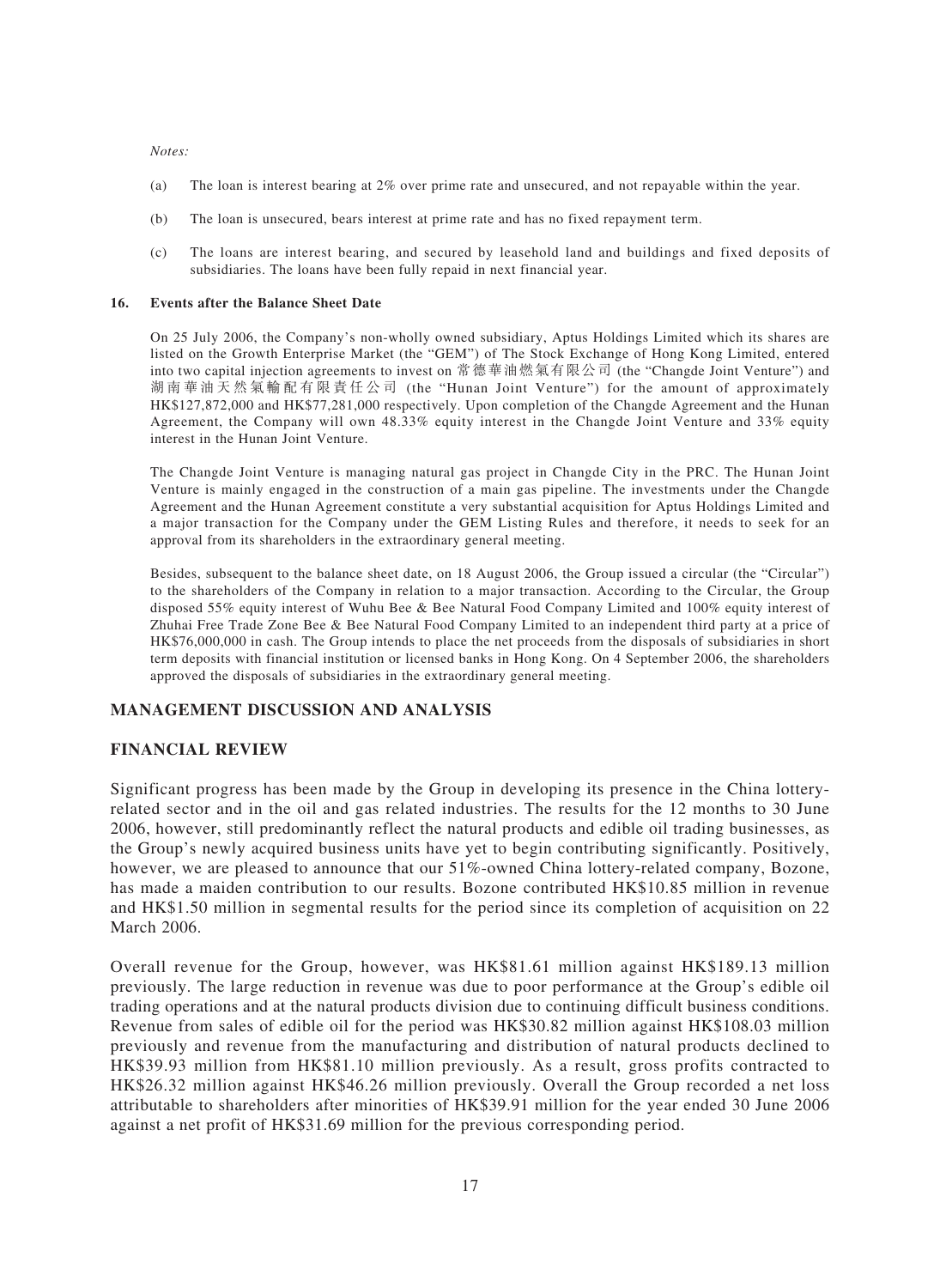Most of all the HK\$71.60 million swing in net profits can be explained as follows: (i) a HK\$19.94 million reduction in gross profit due to difficult operating conditions; (ii) share award expenses of HK\$36.06 million; (iii) share option expenses of HK\$39.4 million; and (iv) loss on disposal of an associate of HK\$13.1 million. Helping offset some of this was HK\$32.3 million in gains on the partial disposal of Aptus shares by China Vanguard.

# **DEVELOPMENT**

### **China lottery-related operations**

During the period, CVG management worked hard on developing a presence in the fast growing China lottery-related industry, completing two deals and penning another.

### **Shenzhen Bozone IT Co. Limited**

In March 2006, we completed the acquisition of a 51% stake in Shenzhen Bozone IT Co. Limited ("Bozone"). Bozone is principally engaged in the research and development and application of information technology in the lottery field. This includes application software development and production of large scale online lottery systems and multi-platform wagering systems, integration of online lottery networks, network security system solutions, wagering terminals, operational solutions and operational consultation services. In short, Bozone is a vertically integrated provider of software, hardware and related services focusing on the traditional welfare lottery segment in the PRC. Bozone's business model is to provide these services in return for a share of lottery revenues thus allowing Bozone and CVG to participate in the growth in revenues of the PRC lottery sector.

# **Guangzhou Latech Computer Technology Company Limited**

In June 2006, we completed the formation of joint venture Guangzhou Latech Computer Technology Company Limited ("Guangzhou Latech"). The joint venture is principally engaged in the integration and provision of technical services for computer systems, provision of repairs and maintenance services for lottery and development and sales of computer hardware and software. The joint venture also has the right to sub-contract the manufacture of computers and lottery terminals to third parties. Guangzhou Latech intends to engage in the above businesses (provision of lottery equipment etc) in the sports lottery segment of the China lottery market.

# **Jinan Weita Technology Company Limited**

In March 2006, we announced that we had entered into a contract to acquire a 63% stake in Jinan Weita Technology Company Limited ("Jinan Weita"). The core business of Jinan Weita is the research, development, manufacture and sale of lottery terminals in the PRC. Currently, the company has several lines of cost effective lottery sales terminals, ranging from mini lottery sales terminals to high-end multi-media lottery sales terminals. The lottery sales terminals are sold as an integrated part of the lottery system and can also be sold on an OEM basis on request of customers. The lottery sales terminals have been supplied to Shandong and Hubei provinces and are presently part of the integrated system supporting the lottery operating in the two provinces. Adding Jinan Weita would increase our vertical integration, lower our costs and strengthen our ability to offer integrated lottery solutions in the PRC.

# **APTUS HOLDINGS LIMITED – OIL AND GAS OPERATIONS**

During the period, Aptus management has continued to work hard on developing and expanding its footprint in the oil and gas related industries.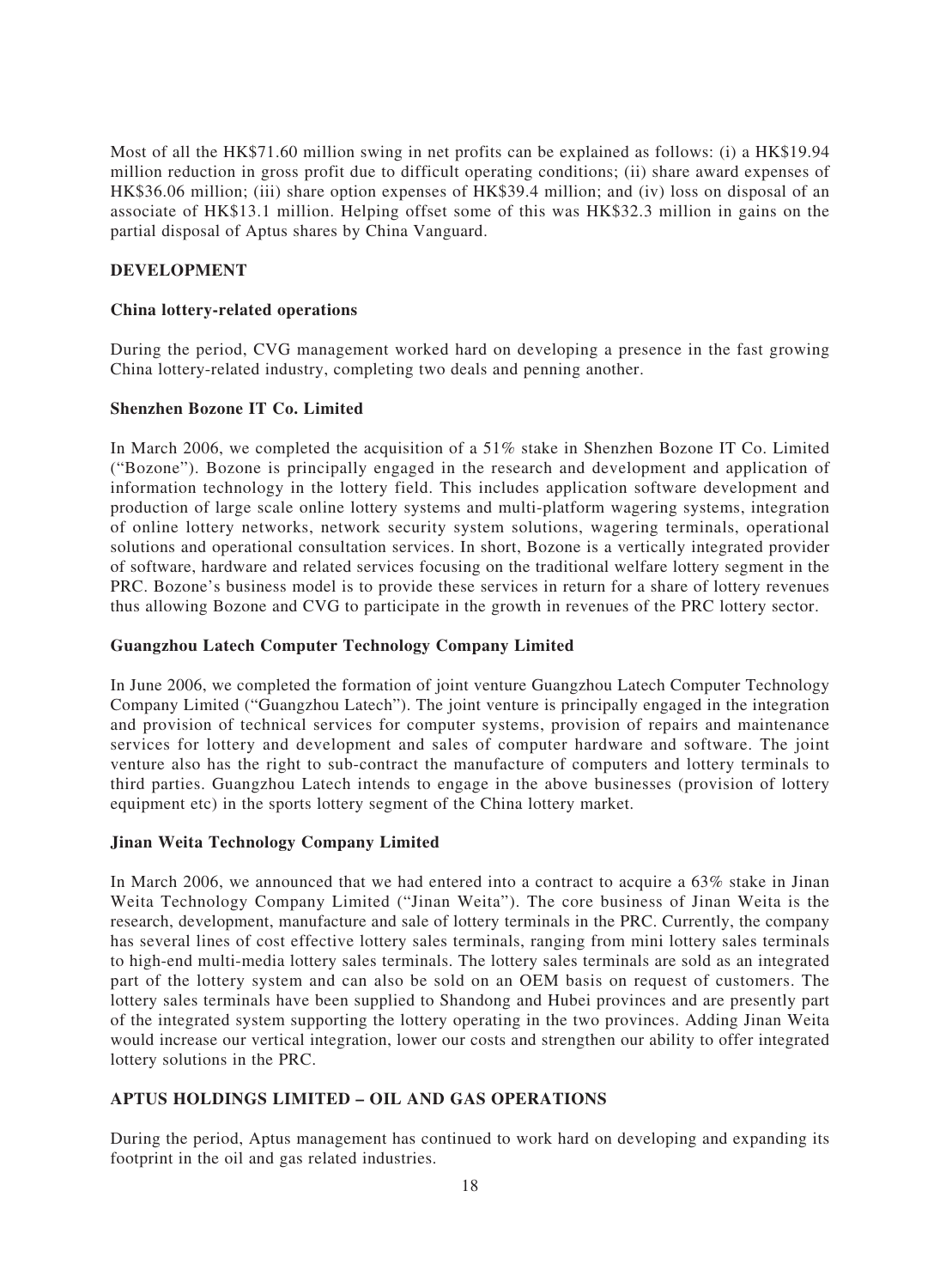# **Xin Jiang Oilfield**

In January 2006, Aptus completed the acquisition of a 70% equity interest in CNPC Huayou Cu Energy Investment Co. Ltd. giving it an effective 56% in the profit sharing rights of the Xin Jiang Oilfield. The development and operation of the Xin Jiang Oilfield is being managed and executed by Huayou. During the period under review, Aptus management continued to work with Huayou, on development plans for the field. Whilst no wells were completed during fiscal year 2005/06, we are pleased to report that as of the time of this writing, 17 production wells have been drilled.

# **Two new gas pipeline projects**

In July 2006, Aptus entered into two agreements to make capital contributions to Changde Huayou Gas Co., Ltd ("Changde Joint Venture") (a city level natural gas pipeline project) and Hunan Huayou Natural Gas Transportation and Distribution Company Limited ("Hunan Joint Venture") (a provincial level natural gas pipeline project) in return for 48.33% and 33.0% stakes in the two ventures respectively. Natural gas is expected to be flowing through the pipelines of both these two joint ventures by the end of 2006.

The Hunan Joint Venture has constructed and owns a 187km natural gas pipeline which extends from Changsha City to Changde City. This pipeline is a provincial level main gas pipeline and is connected with the Zhongxian-Wuhan pipeline which is a branch from the trunk of the West-East Gas pipeline. The Hunan Joint Venture is to source gas via the pipeline network from natural gas fields operated by the CNPC group. It will then transport this gas along its own Changsha City to Changde City pipeline for distribution to city level gas distribution companies along the length of the pipeline. Meanwhile, the Changde Joint Venture constructs and operates the last mile pipeline distribution network to residential, commercial and industrial customers in Changde City, earning its revenue via the collection of connection fees and sale of gas.

# **NATURAL PRODUCTS BUSINESS**

During the period, we pared down our natural products business. In April 2006, we announced that we had entered into an agreement to sell off our 20.83% stake in Your Mart Co., Limited ("Your Mart"). Your Mart is a joint venture company engaged in the distribution and retail of consumable goods, including clothing, footwear and electronic equipment in Hunan Province. In August 2006, we announced that we entered into a contract to dispose of our 55% interest in Wuhu Bee & Bee Natural Food Company Limited ("Wuhu Bee & Bee") and 100% interest in Zhuhai Free Trade Zone Bee & Bee Natural Food Company Limited ("Zhuhai Bee & Bee"). The former is engaged in the manufacture and research and development of mead and the latter is a distributor of mead.

# **FUTURE OUTLOOK**

Via Bozone, CVG offers vertically integrated software, hardware and related services to the traditional welfare lottery segment in the PRC in return for a share of lottery revenues. This allows the Group to participate in the rapid growth in revenues of the PRC lottery sector. It is our objective this year to continue to build out the service offerings of Bozone as well as its geographical footprint in the PRC. The potential acquisition of Jinan Weita would enhance Bozone's ability to provide integrated solutions as well as its cost competitiveness. Meanwhile, the addition of Guangzhou Latech to the fold gives us penetration into the sports lottery segment of the China lottery market. We believe that CVG is positioning itself well to benefit from burgeoning growth in the industry.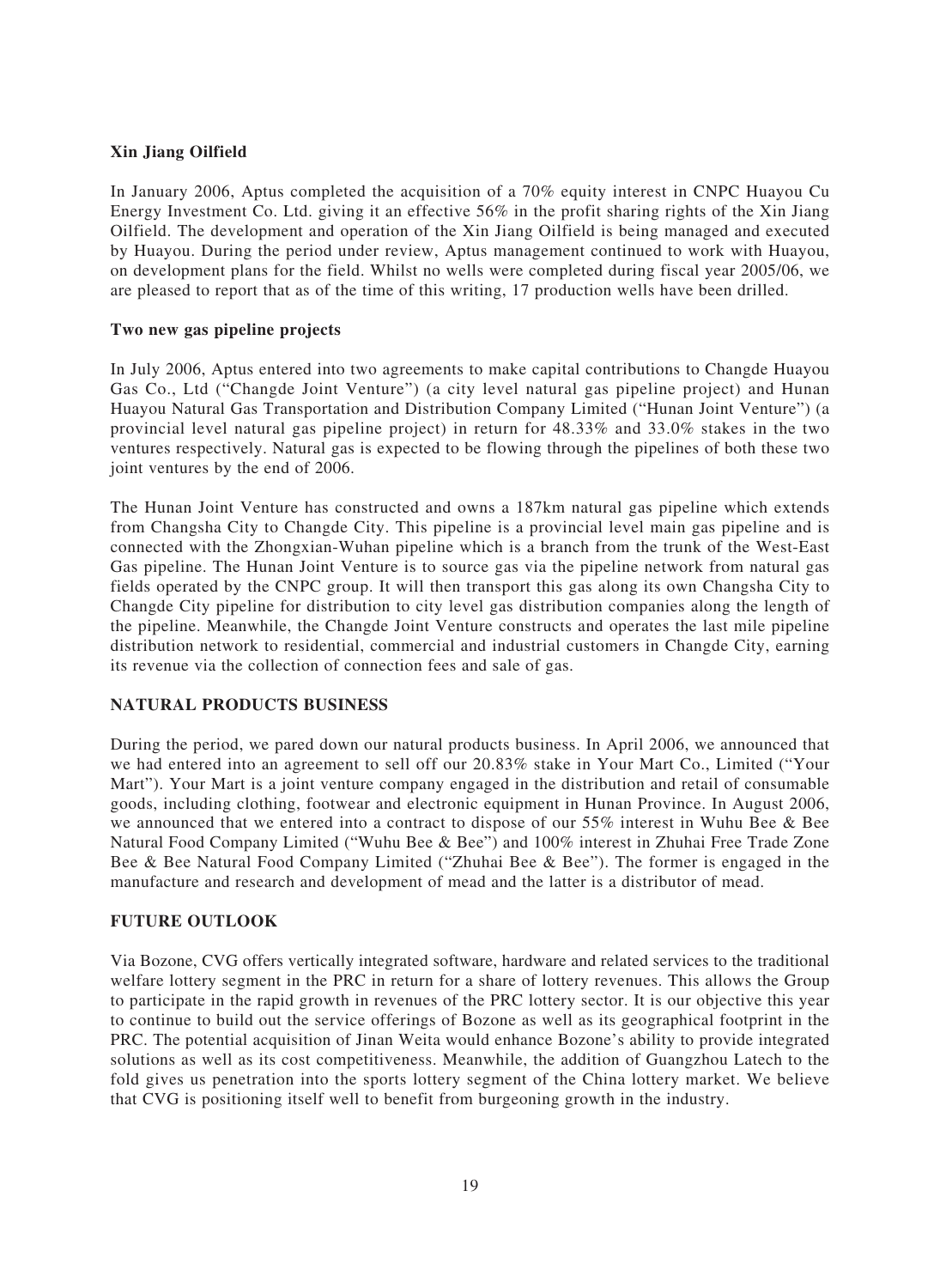At Aptus, we will concentrate on scaling up production at the Xin Jiang Oilfield. Further, we will also focus on completing the capital contribution agreements for the Hunan Joint Venture and the Changde Joint Venture. We believe that development of the Xin Jiang Oilfield will enable the Group to capitalize on the current strong demand and pricing environment for crude thereby enhancing profitability and operational cash flow going forward. Meanwhile, we consider the intended investment in the two aforementioned pipeline projects as providing a good opportunity for the Group to participate in the natural gas business in the PRC which we consider to have substantial growth potential in light of the PRC government's desire to increase the proportion of gas utilization in the country's energy mix. The objective of management is to develop Aptus Holdings Limited into a major diversified oil and gas group and we believe that the acquisition of the Xin Jiang Oilfield and the signing of the two pipeline capital contribution agreements represents a good start to this process.

Regarding natural products, the disposals of Your Mart, Wuhu Bee & Bee and Zhuhai Bee & Bee leave just the sale of birds nest and other natural products at the CVG level and the edible oils trading business at the Aptus level. These operations will reduce in importance as our operations in the China lottery-related sector and the oil and gas related industries gains traction.

# **EMPLOYMENT AND REMUNERATION POLICIES**

As at 30 June 2006, the Group employed 28 staff in Hong Kong, 2 staff in Singapore and 149 staff in the PRC. Staff costs excluding directors' remuneration amounted to approximately HK\$7,873,000 (2005: HK\$4,274,000). Employee remuneration is determined by reference to market terms and the performance, qualification and experience of individual employees. In addition to basic salaries and provident fund contributions, the Group also offers medical benefits and training programs. Share options may be granted to employees based on performance evaluation in order to provide incentives and rewards.

# **LIQUIDITY AND FINANCIAL RESOURCES**

As at 30 June 2006, shareholders' funds amounted to approximately HK\$453,851,000 (2005: HK\$170,771,000). Current assets amounted to approximately HK\$356,185,000 (2005: HK\$197,932,000), mainly comprising of cash and bank deposits. The Group had current liabilities amounting to approximately HK\$43,063,000 (2005: HK\$72,863,000), mainly its trade and other payables and bank borrowings. The Group's bank borrowings amounted to approximately HK\$4,078,000 (2005: HK\$56,439,000) for the year ended 30 June 2006. The Group financed its operations primarily with internally generated cash flows, banking facilities granted by banks and the placement of shares. The net asset value per share of the Company was approximately HK\$0.73 (2005: HK\$0.35). The gearing ratio was 14.45% (2005: 45.43%) on the basis of total liabilities divided by shareholders' funds.

# **EXPOSURE TO FLUCTUATIONS IN EXCHANGE RATES AND ANY RELATED HEDGES**

The business activities of the Group are not exposed to material fluctuations in exchange rates except the operations through its subsidiaries in the PRC and Singapore which are subject to fluctuation in exchange rates between Renminbi, Singaporean dollars and Hong Kong dollars.

# **SIGNIFICANT INVESTMENTS**

For the year ended 30 June 2006, the Group did not have any significant investments.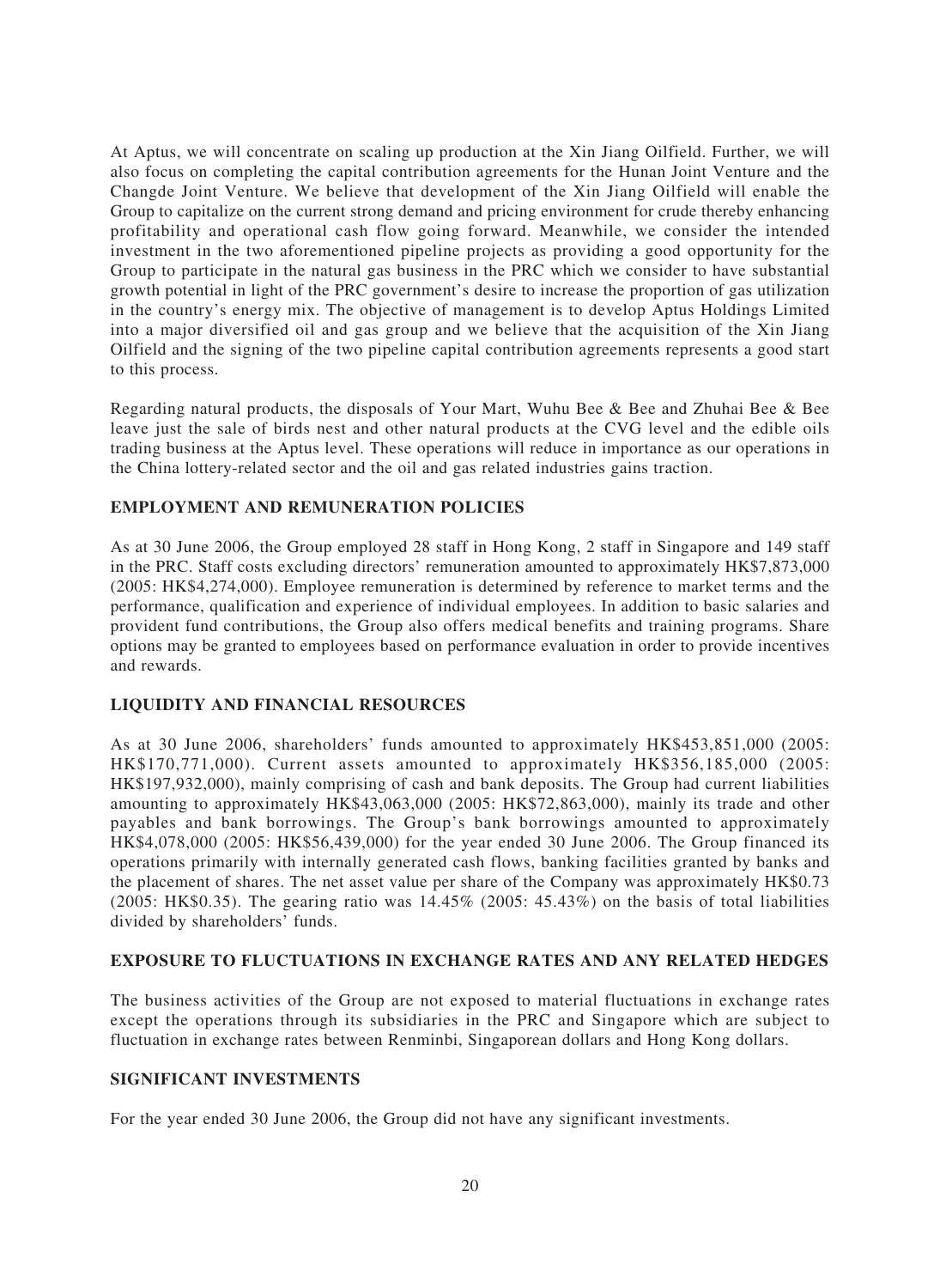# **MATERIAL ACQUISITIONS AND DISPOSALS OF SUBSIDIARIES**

For the year ended 30 June 2006, the Group acquired a 51% equity interest in Cheerfull Group Holdings Limited which through its 100% wholly-owned subsidiary, Shenzhen Bozone IT Co., Ltd, is principally engaged in the research and development and application of information technology in the lottery field. This includes application software development and production of large online lottery systems and multi-platform wagering systems, integration of online lottery networks, network security system solutions, wagering terminals, operational solutions and operational consultation services.

The Group also acquired a 70% equity interest of CNPC Huayou Cu Energy investment Co. Ltd. ("CNPC Investment") for the year ended 30 June 2006. CNPC Investment has profit sharing rights to an oilfield development project located in Feng Cheng, Xin Jiang, the People's Republic of China.

# **CONTINGENT LIABILITIES**

As at 30 June 2006, the Group did not have any material contingent liabilities.

### **CHARGES ON GROUP ASSETS**

As at 30 June 2006, the Group pledged certain of its bank deposits and leasehold property as securities for the general banking facilities granted to the Group.

### **CAPITAL STRUCTURE**

For the year ended 30 June 2006, 870,000 shares and 200,000 shares were issued due to the exercise of pre-IPO share options under the pre-IPO Share Option Scheme and share options under the existing Share Option Scheme. In addition, 68,000,000 shares were placed on 26 January 2006 to raise approximately HK\$140,000,000. Besides, 48,730,000 shares were issued pursuant to the Share Award Scheme of the Company during the year. Furthermore, 24,122,807 shares were issued to acquire the 51% interest in Cheerfull Group Holdings Limited (which holds 100% of Shenzhen Bozone IT Co., Limited).

### **PRE-EMPTIVE RIGHTS**

There are no provisions for pre-emptive rights under the Articles or the laws of the Cayman Islands which would oblige the Company to offer new shares on a pro rata basis to existing shareholders.

### **PURCHASE, SALE OR REDEMPTION OF THE COMPANY'S LISTED SHARES**

During the year, neither the Company nor any of its subsidiaries purchased, sold or redeemed any of the Company's listed securities.

### **COMPETING INTERESTS**

None of the Directors or the management shareholders of the Company or any of their respective associates (as defined in the GEM Listing Rules) had any business that competed or might compete with the business of the Group.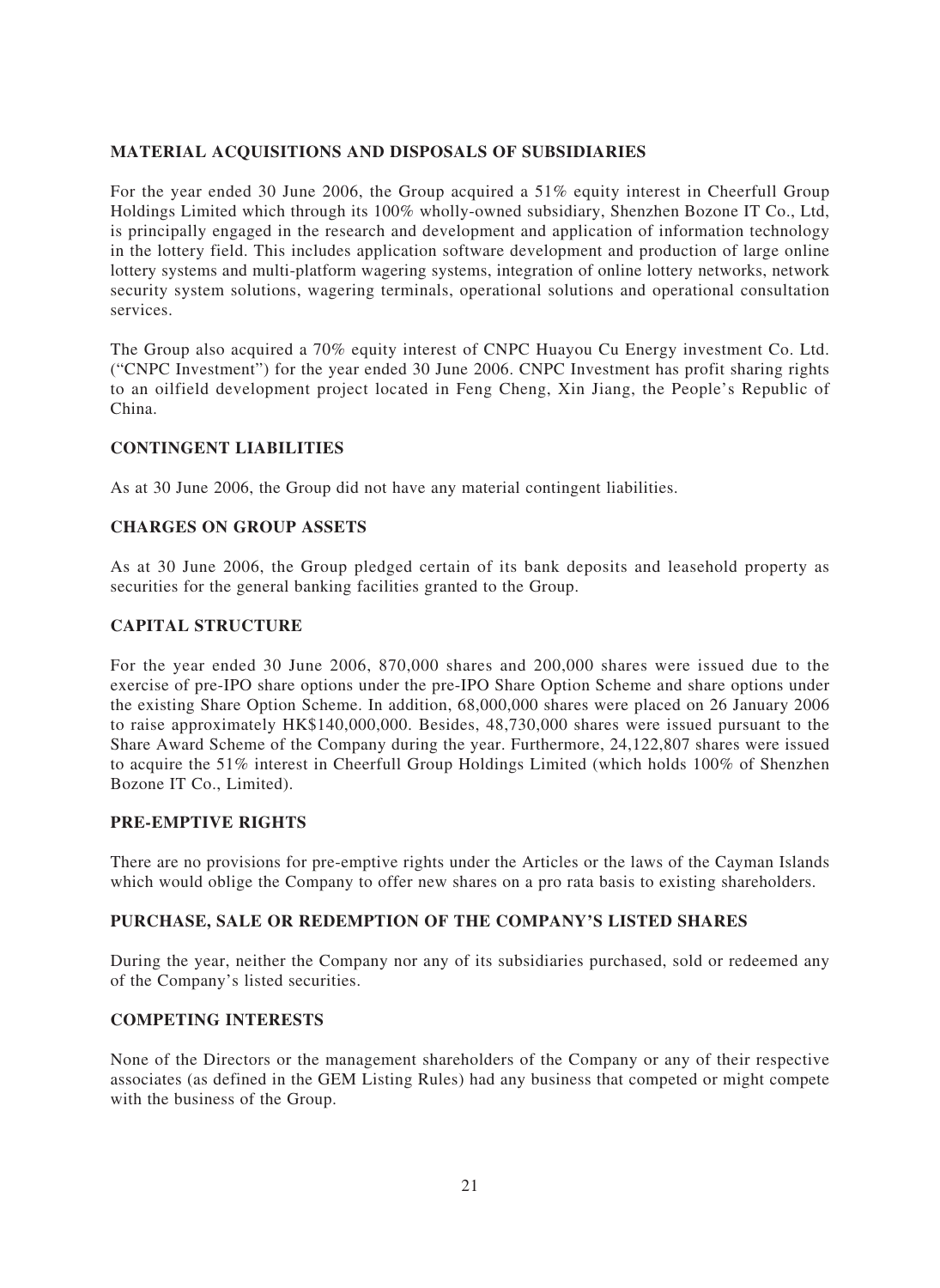# **CORPORATE GOVERNANCE PRACTICE**

The Company has committed itself to a high standard of corporate governance. The Directors strongly believe that reasonable and sound corporate governance practices are vital to the Group's rapid growth and to safeguarding and enhancing shareholders' interests.

Except for the deviation from the provision A.4.1 of the Code on Corporate Governance Practices (the "Code") as set out in Appendix 15 of the GEM Listing Rules, details of which are stated below, the Company has complied to all remaining provisions of the Code.

The Code provision A.4.1 provides that Non-executive Directors should be appointed for specific terms, subject to re-election. The Company has deviated from this provision in that all Nonexecutive Directors (including Independent Non-executive Directors) are not appointed for specific terms. They are, however, subject to retirement and re-election every three years. The reason for the deviation is that the Company does not believe that arbitrary term limits on Directors' service are appropriate given that Directors ought to be committed to representing the long term interests of the Company's shareholders and the retirement and re-election requirements of Non-executive Directors have given the Company's shareholders the right to approve continuation of Non-executive Directors' offices.

# **DIRECTORS' SECURITIES TRANSACTIONS**

The Company has adopted the rules set out in Rules 5.48 to 5.67 of the GEM Listing Rules as the code for dealing in securities of the Company by the Directors. Having made specific enquiry of all Directors, the Company was not aware of any non-compliance with the required standard as set out in the code of conduct regarding securities transactions by the directors throughout the year.

# **AUDIT COMMITTEE**

The Company has established an audit committee with written terms of reference based on the guidelines recommended by the Hong Kong Institute of Certified Public Accountants and the mandatory provisions set out in the Code.

The primary duties of the audit committee are to review the Company's annual report and accounts, half-yearly report and quarterly reports and to provide advices and comments thereon to the Board. The audit committee meets at least four times each year with management to review the accounting principles and practices adopted by the Group and to discuss auditing, internal control and financial reporting matters.

The audit committee currently comprises three Independent Non-executive Directors of the Company, namely Mr. Tian He Nian, Mr. Zhao Zhi Ming and Mr. To Yan Ming, Edmond.

The audit committee reviewed the Group's audit results for the year ended 30 June 2006 with management and the Company's external auditors and recommended its adoption by the Board.

> By order of the Board **China Vanguard Group Limited Chan Ting** *Executive Director*

Hong Kong, 28 September 2006

*\* For identification purposes only*